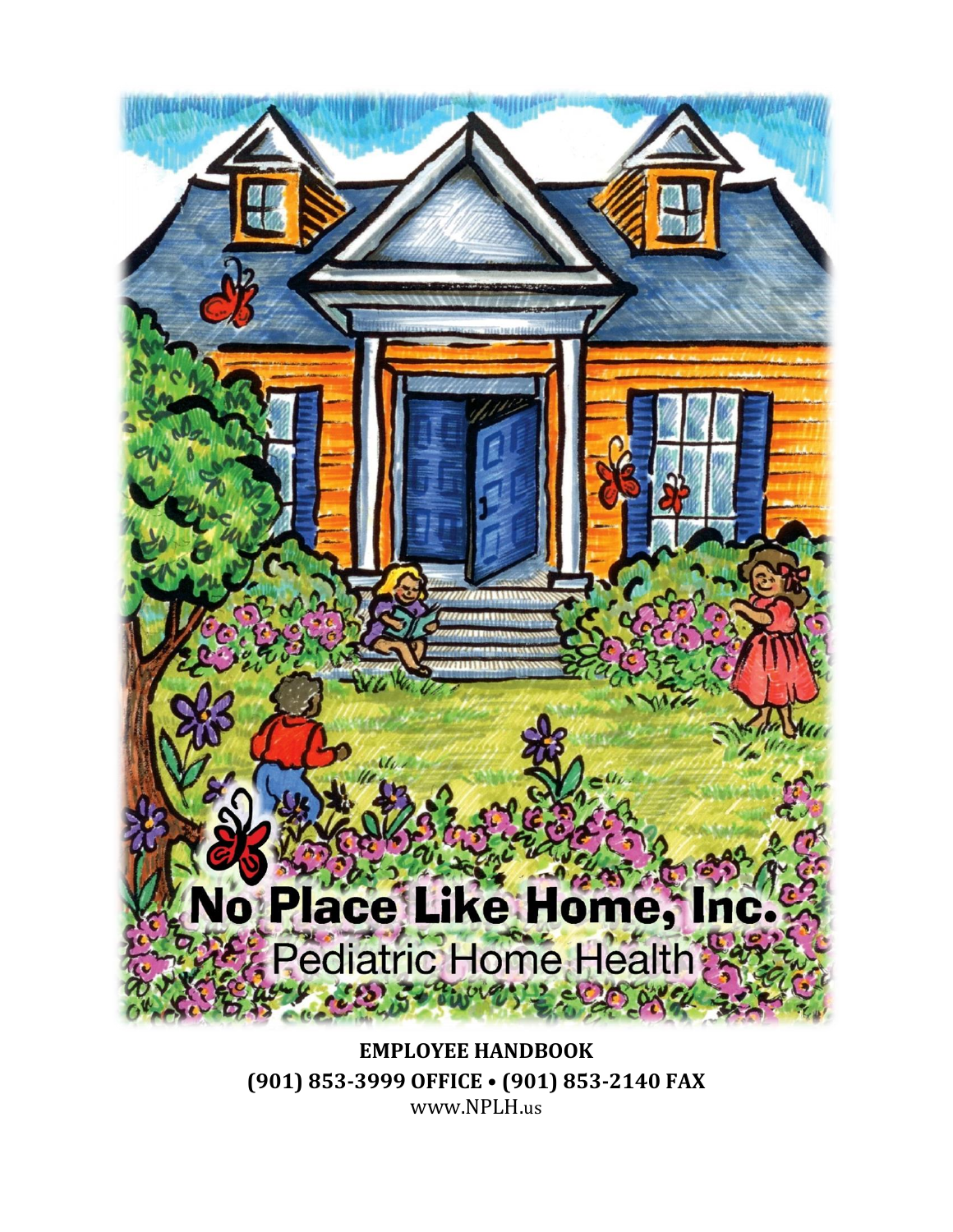### **Table of Contents**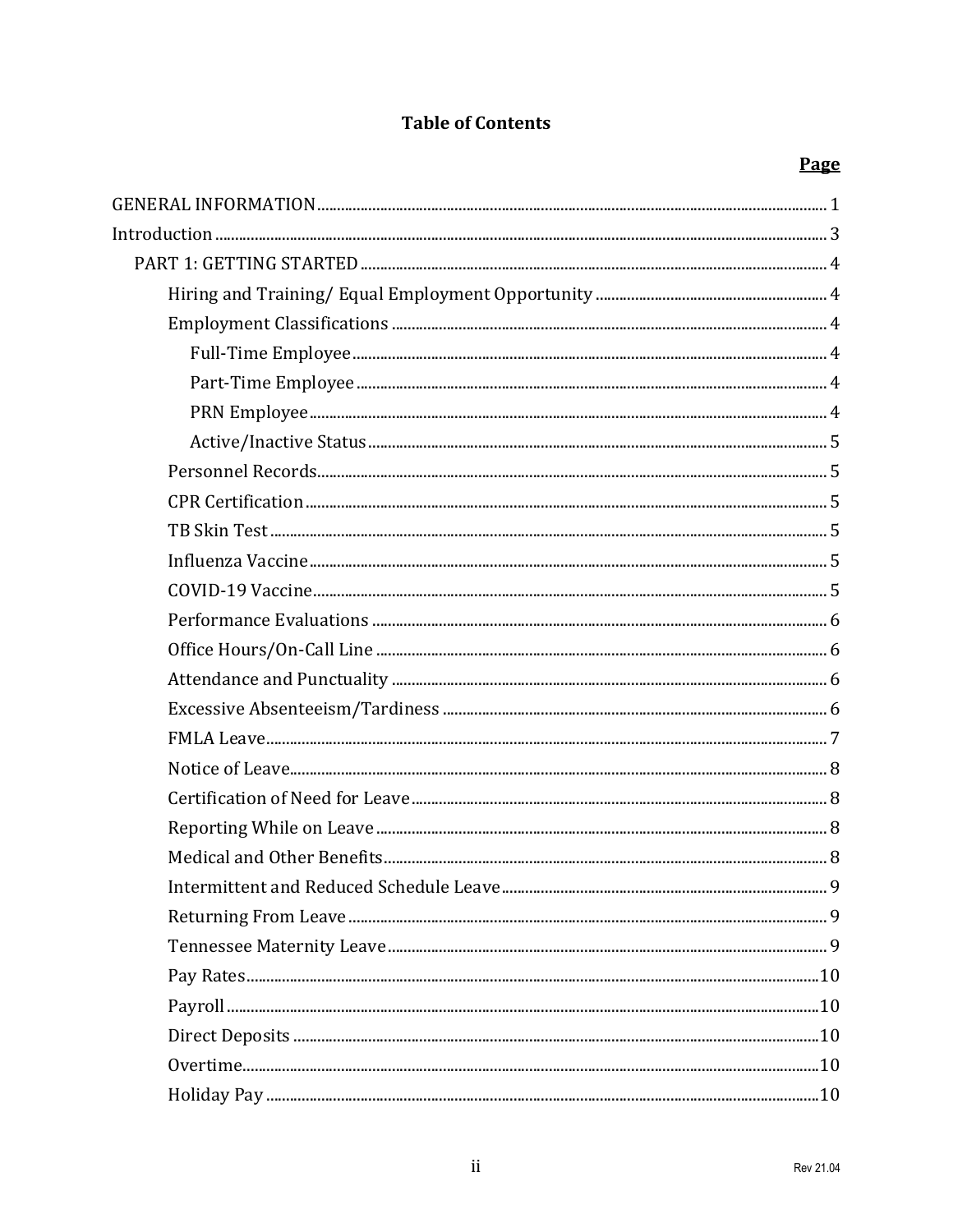| PART 2: Equal Employment Opportunity, Anti Harassment & Discrimination11 |  |
|--------------------------------------------------------------------------|--|
|                                                                          |  |
| Policy Against Sexual Harassment And                                     |  |
|                                                                          |  |
|                                                                          |  |
|                                                                          |  |
|                                                                          |  |
|                                                                          |  |
|                                                                          |  |
|                                                                          |  |
|                                                                          |  |
|                                                                          |  |
|                                                                          |  |
|                                                                          |  |
|                                                                          |  |
|                                                                          |  |
|                                                                          |  |
|                                                                          |  |
|                                                                          |  |
|                                                                          |  |
|                                                                          |  |
|                                                                          |  |
|                                                                          |  |
|                                                                          |  |
|                                                                          |  |
|                                                                          |  |
|                                                                          |  |
|                                                                          |  |
|                                                                          |  |
|                                                                          |  |
|                                                                          |  |
|                                                                          |  |
|                                                                          |  |
|                                                                          |  |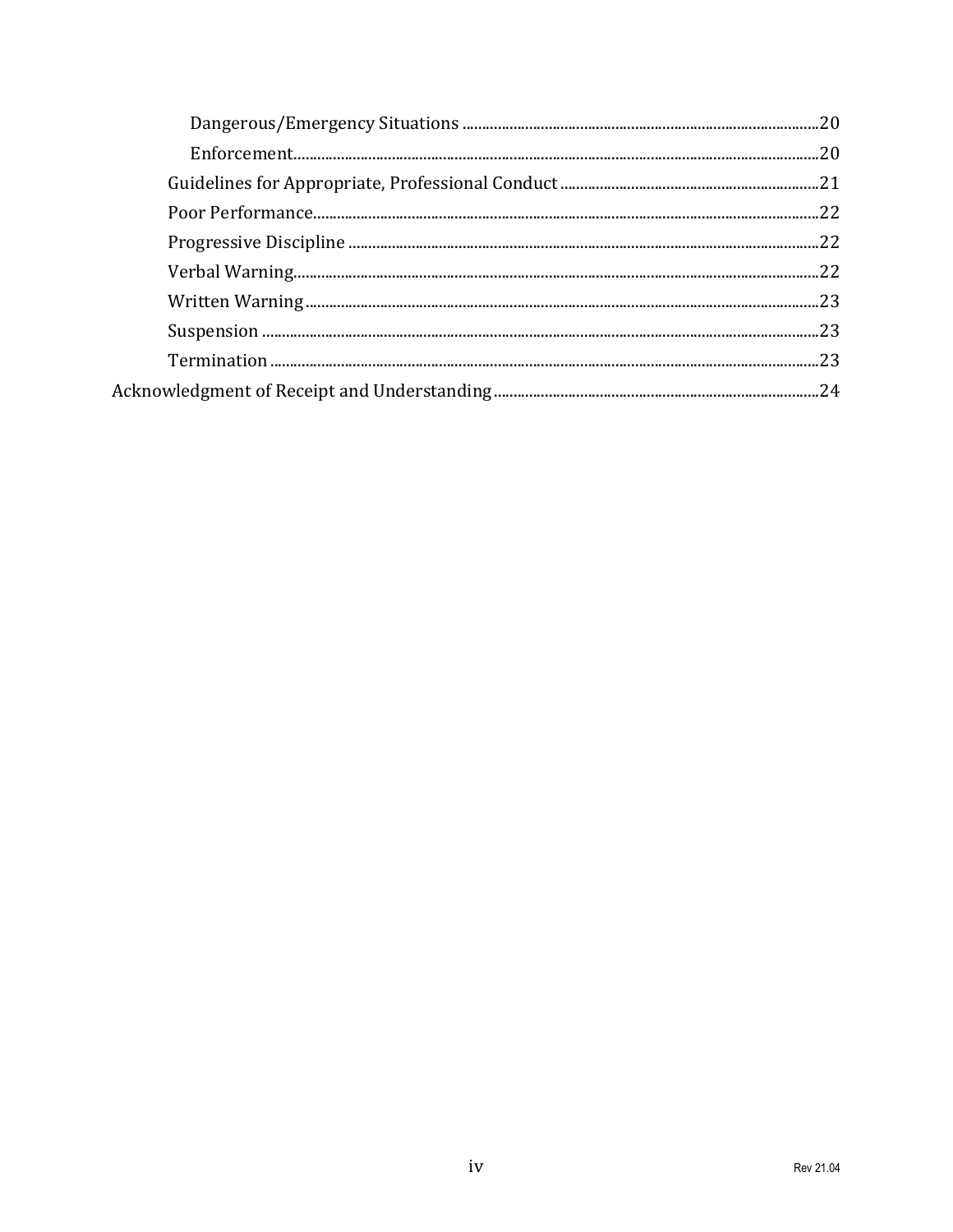### **GENERAL INFORMATION**

<span id="page-4-0"></span>No Place Like Home, Inc. ("the Company") is a private corporation owned by Lynn Flood. The Company provides skilled nursing and home health aide services in Shelby, Fayette, and Tipton counties in Tennessee.

**Mission Statement**: We are committed to providing high quality health care services, supported by the power of the home environment and the strength of family support.

**Philosophy**: The home setting, in most situations provides the most desirable environment to achieve overall wellness. We welcome the challenge of helping patients and families meet their health care goals in the home setting.

### **Company Purpose**:

- Provide unique health care services for those patients who choose home care over institutionalized care.
- Promote recovery and provide ongoing services to chronically or terminally ill patients, ensuring dignity remains intact and independence is maximized.
- Offer services that meet the specific needs of our patients, making appropriate recommendations and/or referrals when necessary.
- Conduct business while advocating for personal independence and the right of choice for our patients, regardless of status.
- Promote a work environment which rewards efforts, instills a strong self-esteem, promotes personal and professional growth, and supports employees in a way that allows them to provide the best care possible.
- Treat every patient as we would like to be treated.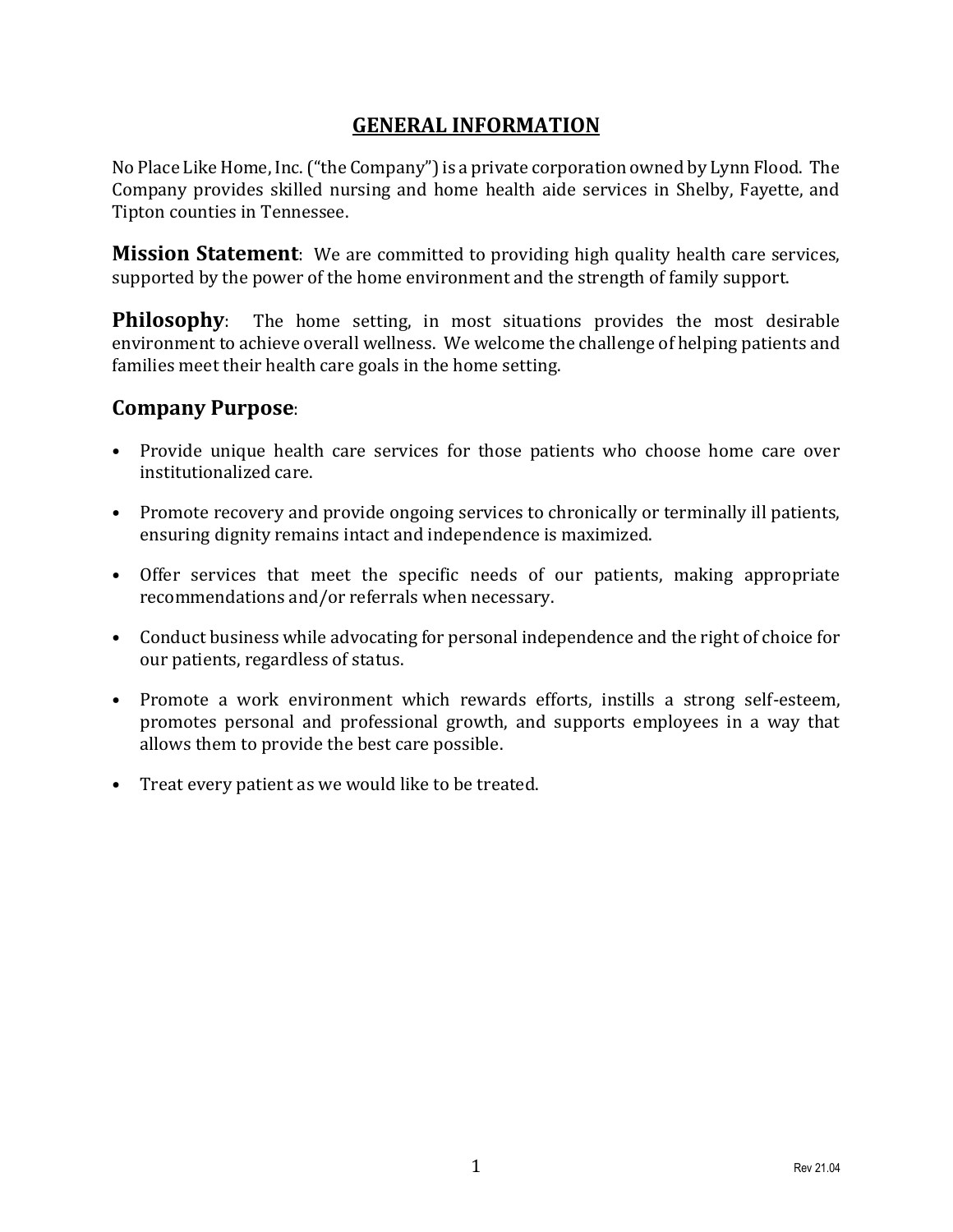# **ORGANIZATIONAL CHART**

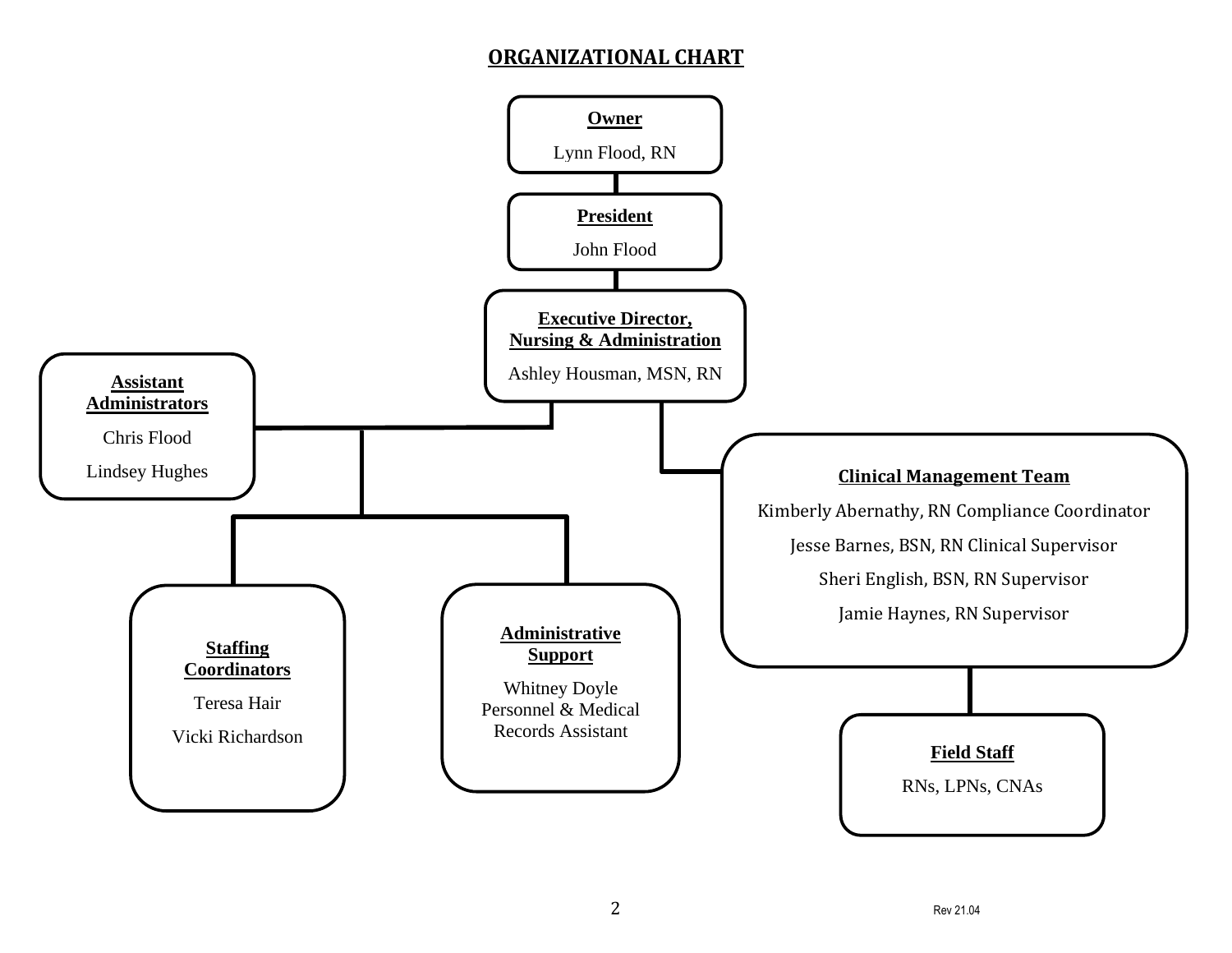# **INTRODUCTION**

<span id="page-6-0"></span>Welcome! We are so grateful you have chosen employment with No Place Like Home, Inc. This Employee Handbook is a compilation of personnel policies, best practices, and procedures currently in effect at No Place Like Home, Inc. It is designed to introduce you to our company, familiarize you with company policies, and provide guidelines on professional expectations, disciplinary procedures, and any other matters related to your employment.

This Employee Handbook is not a contract, nor does it replace policies and procedures found in No Place Like Home, Inc. policies and procedures manual, copies of which can be found at the home office. It is an overview or guideline and cannot cover every matter that may arise during your employment.

As No Place Like Home, Inc. continues to grow, the need may arise to change policies described in this Handbook. No Place Like Home, Inc. therefore, reserves the right to revise, supplement, or rescind any policies or portion of this Handbook from time to time as it deems appropriate in its sole discretion, with or without notice. The most up to date version of the handbook can be found in the home office. We hope this handbook provides valuable information to you. Any time you need more information, please ask. When you have questions about how a benefit or policy applies to you and your situation, please consult Administration.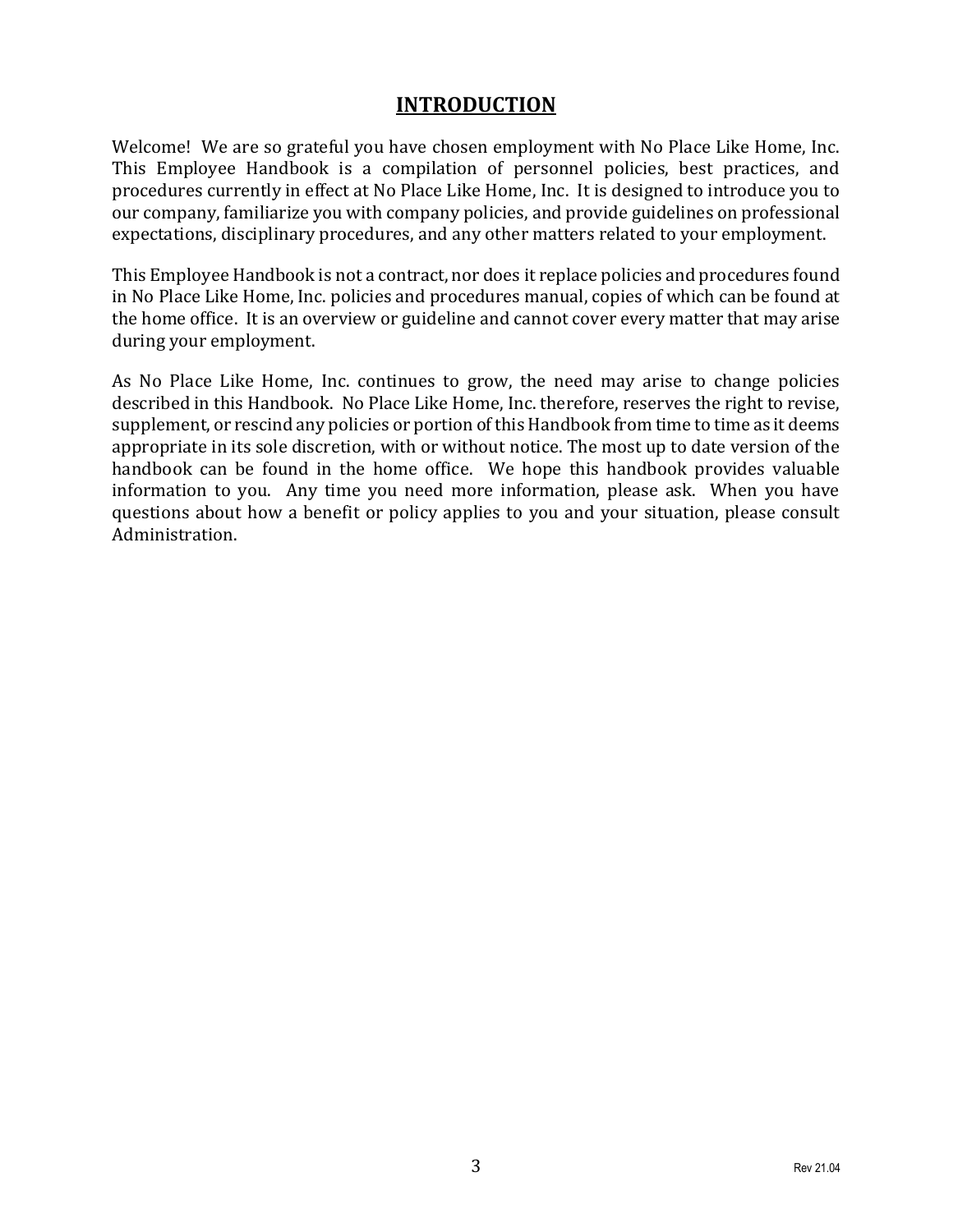# **PART 1: GETTING STARTED**

# **Hiring and Training/ Equal Employment Opportunity**

<span id="page-7-1"></span><span id="page-7-0"></span>It is the Company's desire to hire and retain qualified employees who are dedicated to providing excellent patient care as well as maintaining the highest level of ethical standards. Employment will be based on merit, qualifications, education, abilities, and experience as well as specific staffing requirements.

The Company's policy is to provide equal employment opportunity to all applicants and employees without regard to race, color, religion, gender, sexual orientation, gender identity, age, national origin, disability, genetic information, or military status or any other legally protected status in accordance with applicable state and local laws governing nondiscrimination in employment.

Once all required employment documentation has been received, new employees will be required to attend an orientation to assess clinical skills for competence. Required documents include a valid driver's license, social security card, current American Heart Association CPR card, professional licensure, automobile insurance, and TB skin test. Employees will not be released to work until all documents are received and skills are deemed competent. Employees will be given the opportunity to orient with new patients before working independently. On-going training is also available as needed, based on the discretion of Administration.

### **Employment Classifications**

<span id="page-7-2"></span>The following terms will be used to describe employment classifications and status.

#### <span id="page-7-3"></span>**Full-Time Employee**

Full-time employees are those who are regularly scheduled to work at least 30 hours per week. Full-time employees are eligible for Company paid benefits after 90 days of employment.

#### <span id="page-7-4"></span>**Part-Time Employee**

Part-time employees are those who are regularly scheduled to work fewer than 30 hours per week. Part-time employees are not eligible for Company paid benefits.

#### <span id="page-7-5"></span>**PRN Employee**

PRN employees work on an as needed basis but are required to work at least 12 hours per month. PRN employees are not eligible for Company paid benefits.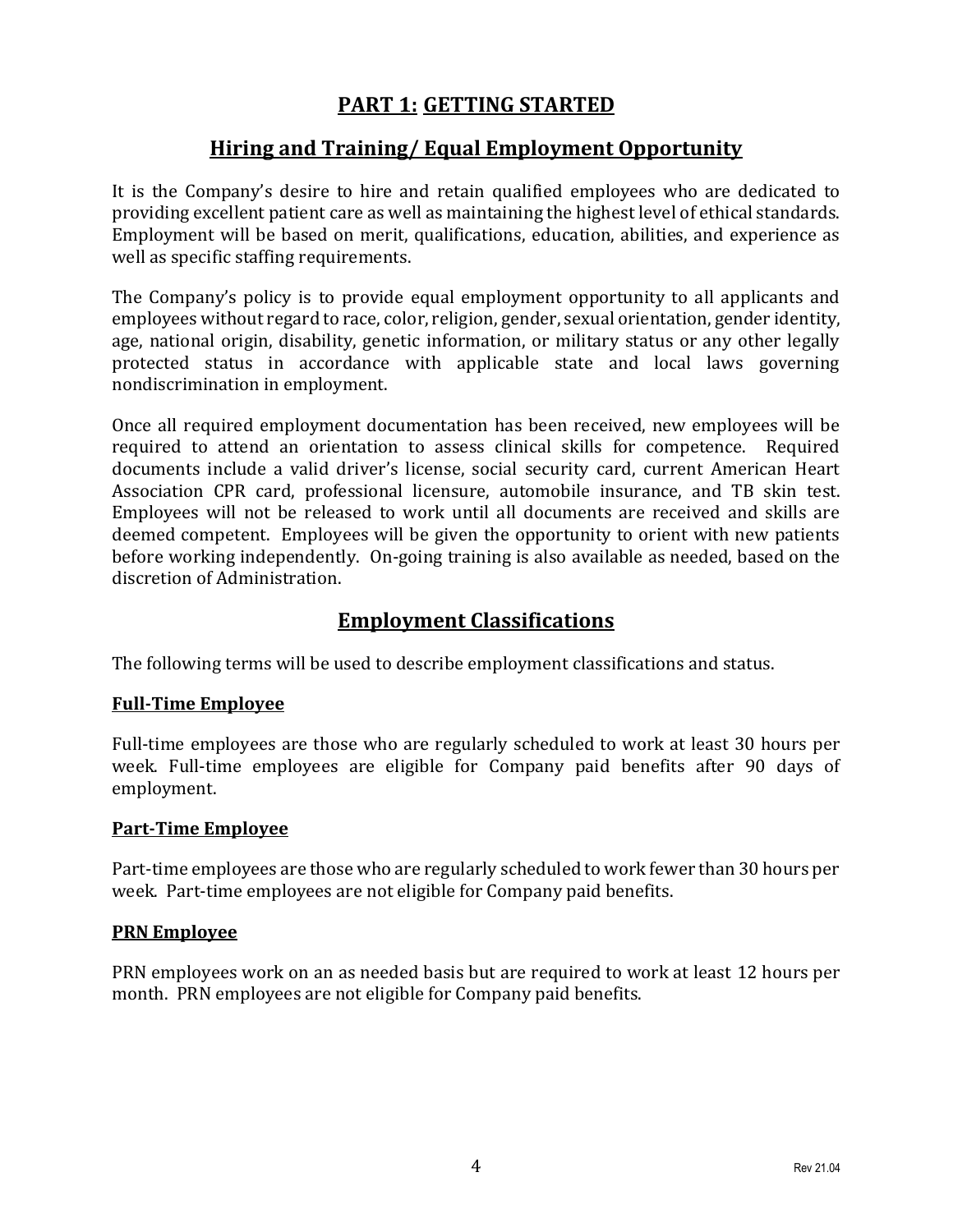#### <span id="page-8-0"></span>**Active/Inactive Status**

Nurses must work the minimum monthly PRN requirement in order to be considered active. An employee will be considered inactive and listed as such if he or she does not meet the PRN requirement during a consecutive two month period.

### **Personnel Records**

<span id="page-8-1"></span>It is important that the Company maintain accurate and up-to-date personnel records. You are responsible for notifying the Company of any change in name, home address, telephone number, marital status, number of dependents, immigration status, or any other pertinent information. All state licensure, CPR certification, TB risk assessments, flu records, and driver's license must be maintained at all times. Failure to keep these items up-to-date may result in disciplinary action, up to and including suspension or termination based on the discretion of Administration.

# **CPR Certification**

<span id="page-8-2"></span>The Company requires that CPR certification remain current throughout employment. CPR certifications must be in compliance with current policy. Employees may contact the office or visit www.NPLH.us/staff for more information on requirements and available classes.

# **TB Skin Test**

<span id="page-8-3"></span>Proof of a TB skin test or chest x-ray and a risk assessment/symptom screening is required for employment. The risk assessment/symptom screening must be updated yearly to continue employment. If a risk is identified, further evaluation may be required.

# **Influenza Vaccine**

<span id="page-8-4"></span>The Company is required to offer the influenza vaccination to all employees at no cost. Information on how to obtain the vaccine will be provided to all employees yearly. The Company is also required to maintain a declination statement on record of any employee who refuses the vaccine.

# **COVID-19 Vaccine**

<span id="page-8-5"></span>CMS requires all healthcare workers be vaccinated against COVID-19. Proof of vaccination is required prior to employment. CMS requires facilities to allow for exemptions to staff with recognized medical conditions for which vaccines are contraindicated (as a reasonable accommodation under the Americans with Disabilities Act (ADA)) or religious beliefs, observances, or practices (established under Title VII of the Civil Rights Act of 1964). For this reason, No Place Like Home, Inc. will entertain requests for exemption.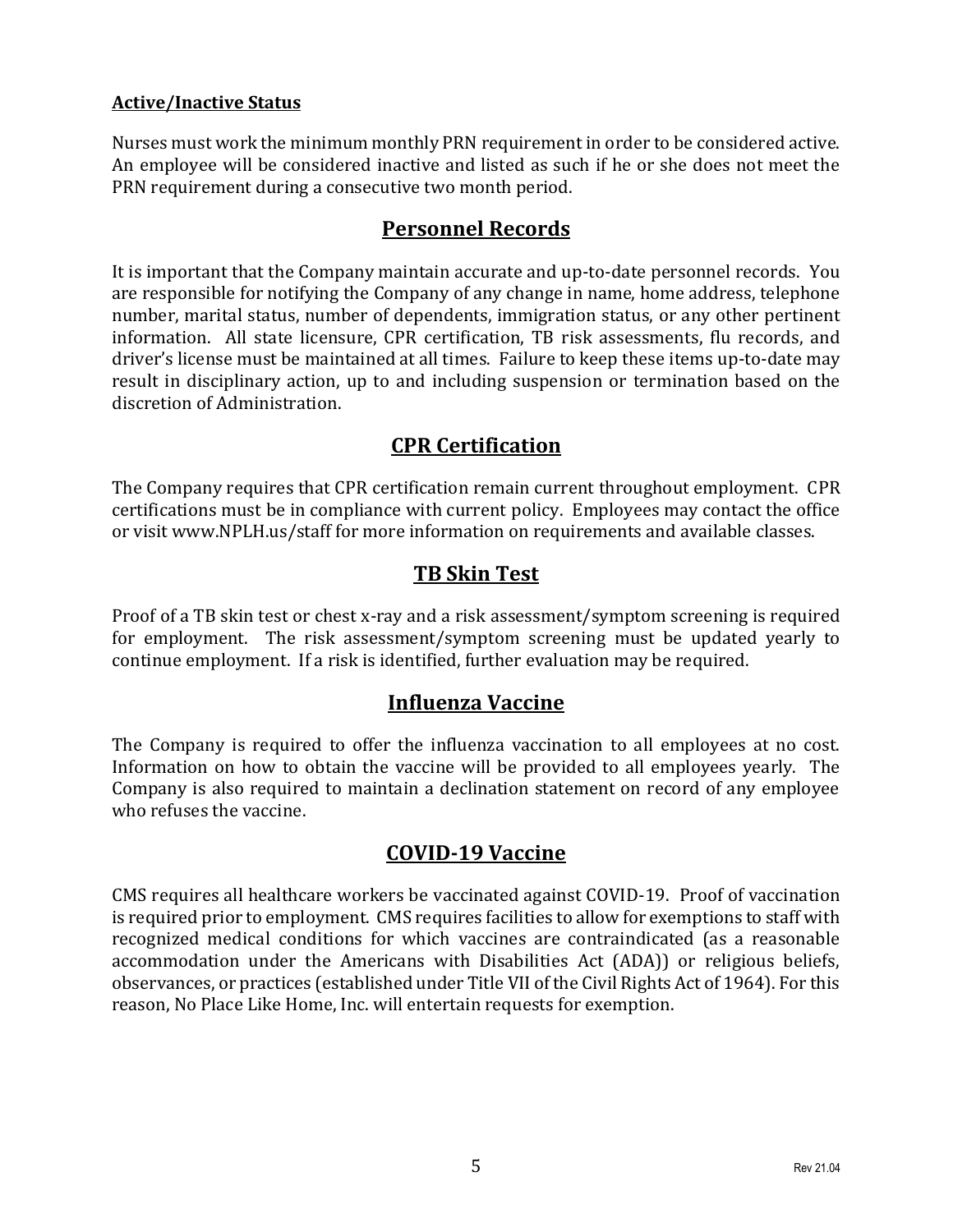# **Performance Evaluations**

<span id="page-9-0"></span>Performance evaluations are required by the State and will be given annually to all field nurses. All performance evaluations will be completed in writing by a Supervisor or Executive Director on the form designated by the Company and reviewed during a face-toface meeting, if possible. Several factors considered in your evaluation include professionalism/appearance, dependability, attitude, quality of work, clinical knowledge, initiative, adaptability, communication, any disciplinary actions, and year to year improvement in overall performance.

### **Office Hours/On-Call Line**

<span id="page-9-1"></span>The business office is open from 9:00 am to 5:00 pm, Monday through Friday, except for designated holidays. However, we provide patient care services up to 24 hours a day, 7 days a week. For that reason, we have an on-call line available 24/7 at 901-853-3999. The oncall number should be used for emergencies only. All non-emergent matters should be handled during regular business hours. The on-call line is designed for nursing emergencies, patient care matters and to report when a nurse will not be able to make his or her shift. The on-call line is not to be used to check schedules.

# **Attendance and Punctuality**

<span id="page-9-2"></span>It is important for you to report to work on time and to avoid unnecessary absences. The Company recognizes that illness or other circumstances beyond your control may cause you to be absent from work from time to time. However, excessive absenteeism or tardiness may result in disciplinary action, up to and including suspension or termination based on the discretion of Administration. Excessive absenteeism and frequent tardiness put an unnecessary strain on the patients, their families, and your coworkers and can have a negative impact on the success of the Company.

You are expected to report to work when scheduled and complete the shift in its entirety. Whenever you know in advance that you are going to be absent, you must notify the staffing department immediately but no later than 72 hours in advance for non-emergencies. The Company will do its best to honor all time off requests. If your absence is unexpected, we request a notice of no later than 12 hours in advance. We understand that last minute emergencies will occur, and such notice will not be possible. In that instance, documentation of your absence may be requested.

# **Excessive Absenteeism/Tardiness**

<span id="page-9-3"></span>Excessive absenteeism is considered 3 or more unexcused absences per month. Excessive tardiness is considered 3 or more late arrivals of 15 minutes or more per month. Absenteeism or tardiness that is unexcused or excessive based on the discretion of Administration may result in disciplinary action, up to and including suspension or termination.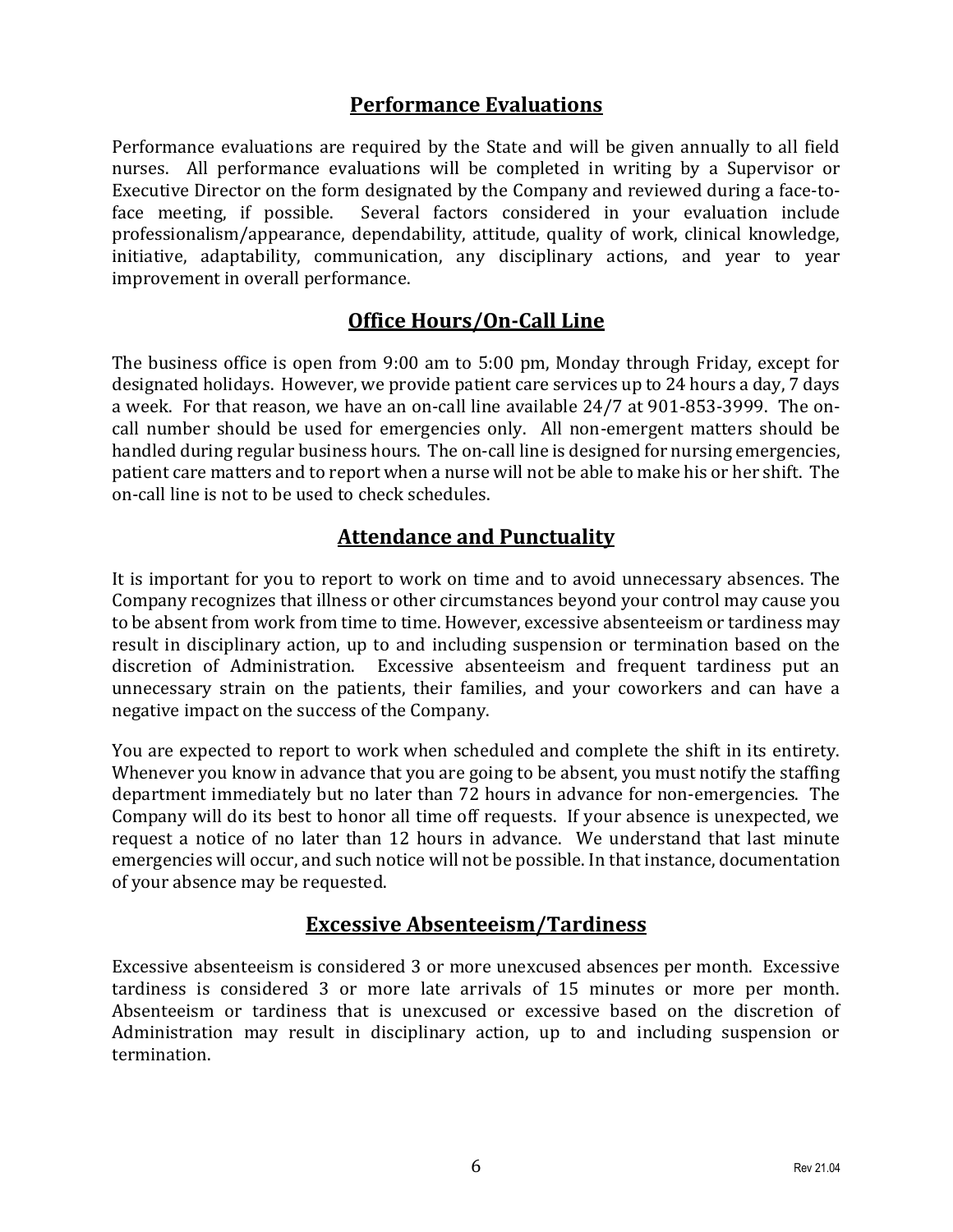\*\* If you must come in late, leave early, or miss work due to a serious health condition under the Family Medical Leave Act (FMLA) or a disability under the Americans with Disabilities Act (ADA), the Company will consider making reasonable accommodations. Contact the Executive Director to report this type of absence and obtain any necessary paperwork.

# **FMLA Leave**

<span id="page-10-0"></span>The Company provides leave according to the Family and Medical Leave Act of 1993 (FMLA), which provides for unpaid, job-protected leave to covered employees in certain circumstances.

To qualify for FMLA leave, eligible employees must: (1) have worked for The Company for at least 12 months, though it need not be consecutive; (2) worked at least 1,250 hours in the last 12 months; and (3) be employed at a work site that has 50 or more employees within 75 miles.

If eligible, employees may take up to 12 or 26 weeks of family or medical leave, whichever is applicable (as explained below), within the relevant 12-month period defined below. While on FMLA leave, The Company will maintain your group health insurance coverage at the same level and under the same circumstances as when you were actively working. During any unpaid leave, employees must continue to contribute the same amount toward medical benefits as he/she paid before the leave began. Upon returning from approved FMLA leave, employees have the right to be restored to the same job or an equivalent position, subject to the terms, limitations and exceptions provided by law.

Approved leave may be taken for any of the following reasons:

- the birth of a child:
- the placement of a child with the employee for adoption or foster care;
- to care for a spouse, son, daughter, or parent with a serious health condition;
- to care for your own serious health condition, which renders you unable to perform any of the essential functions of your position; or
- a qualifying exigency of a spouse, son, daughter, or parent who is a military member on covered active duty or called to covered active duty status (or has been notified of an impending call or order to covered active duty).

Eligible employees may take up to 26 weeks of unpaid FMLA leave in a single 12-month period, beginning on the first day of FMLA leave, to care for a spouse, son, daughter or next of kin who is a covered service member and who has a serious injury or illness related to active duty service, as defined by the FMLA's regulations (known as military caregiver leave). FMLA leave, other than military caregiver leave, entitles employees to up to 12 weeks of unpaid leave in a single 12-month period.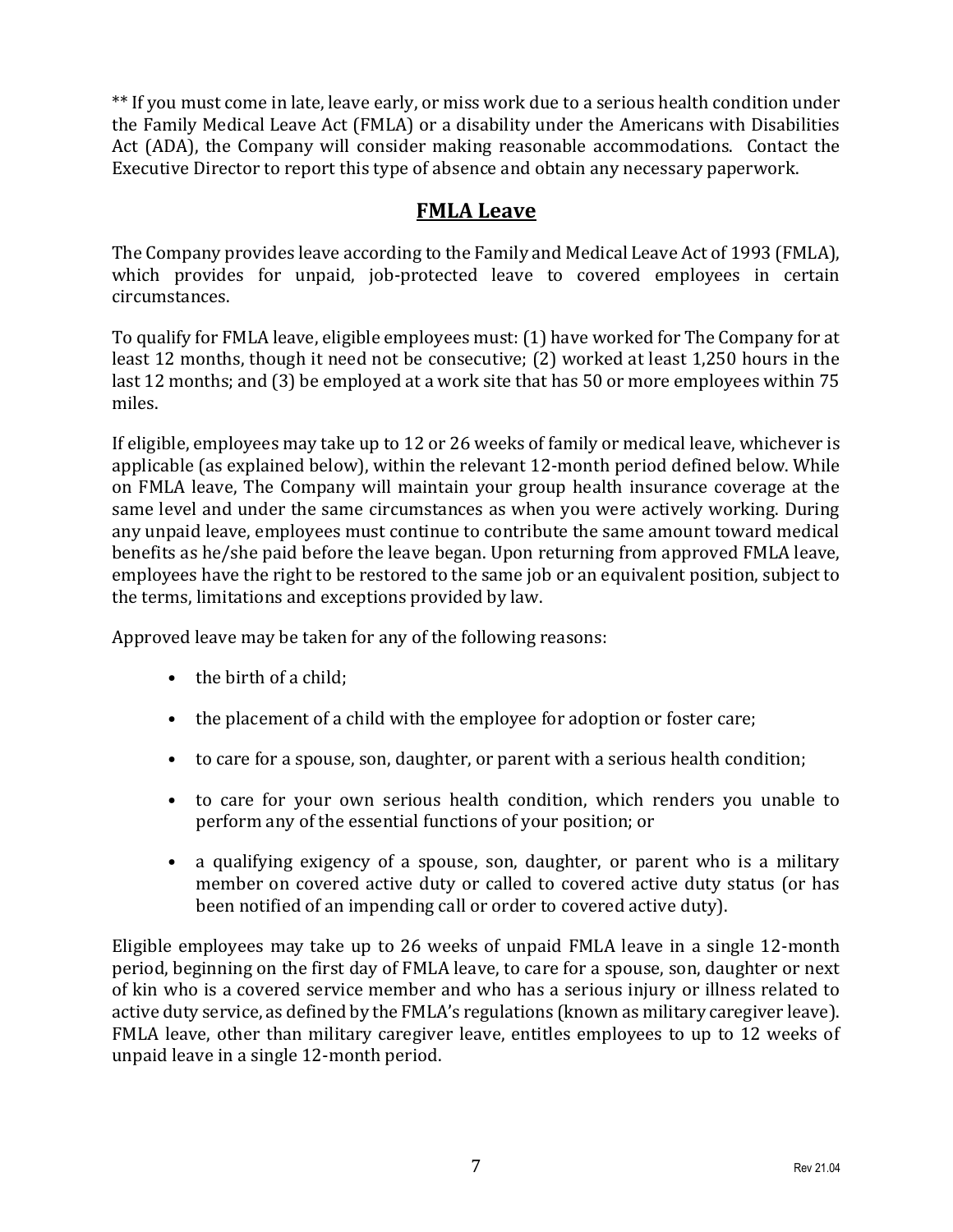# **Notice of Leave**

<span id="page-11-0"></span>If the need for FMLA leave is foreseeable, employees must notify the Executive Director, in writing, at least 30 days prior to the leave. If this is not possible, employees must at least give notice as soon as practicable (within two (2) business days of learning of your need for leave). Failure to provide such notice may be grounds for delaying FMLA-protected leave, depending on the particular facts and circumstances.

Additionally, if an employee is planning a medical treatment or a series of treatments or is taking military caregiver leave, the employee must consult with administration first regarding the dates of such treatment to work out a schedule that best suits the needs of both the employee or the covered military member, if applicable, and the Company.

Where the need for leave is not foreseeable, employees are expected to notify the Executive Director within two (2) business days of learning of their need for leave, except in extraordinary circumstances.

# **Certification of Need for Leave**

<span id="page-11-1"></span>Employees requesting leave because of their own or a covered relation's serious health condition must supply appropriate medical certification. When employees request leave, they will be notified of the requirement for medical certification and when it is due (within 15 days after leave is requested). When possible, a medical certification must be provided before leave begins. Failure to provide requested medical certification in a timely manner may result in denial of FMLA-covered leave until it is provided.

# **Reporting While on Leave**

<span id="page-11-2"></span>If an employee takes leave because of his or her own serious health condition or to care for a covered relative, he or she must contact the Executive Director regarding the status of the condition and his or her intention to return to work. In addition, he or she must give notice as soon as practicable (within two (2) business days, if feasible) if the dates of leave change or are extended or initially were unknown.

FMLA leave is unpaid, but employees are required to exhaust any accrued and unused vacation and sick time, if applicable during the otherwise unpaid portion of their FMLA leave. FMLA leave runs concurrently with other types of leave.

# **Medical and Other Benefits**

<span id="page-11-3"></span>During approved FMLA leave, the Company will maintain an employee's health benefits as if he or she continued to be actively employed. If accrued and unused paid leave is substituted for unpaid FMLA leave, the Company will deduct the employee's portion of the health plan premium as a regular payroll deduction. If the employee's leave is unpaid, the employee must pay his or her portion of the premium directly. The employee's health care coverage may cease if your premium payment is more than 30 days late. If the employee elects not to return to work for at least 30 calendar days at the end of the leave period, he or she will be required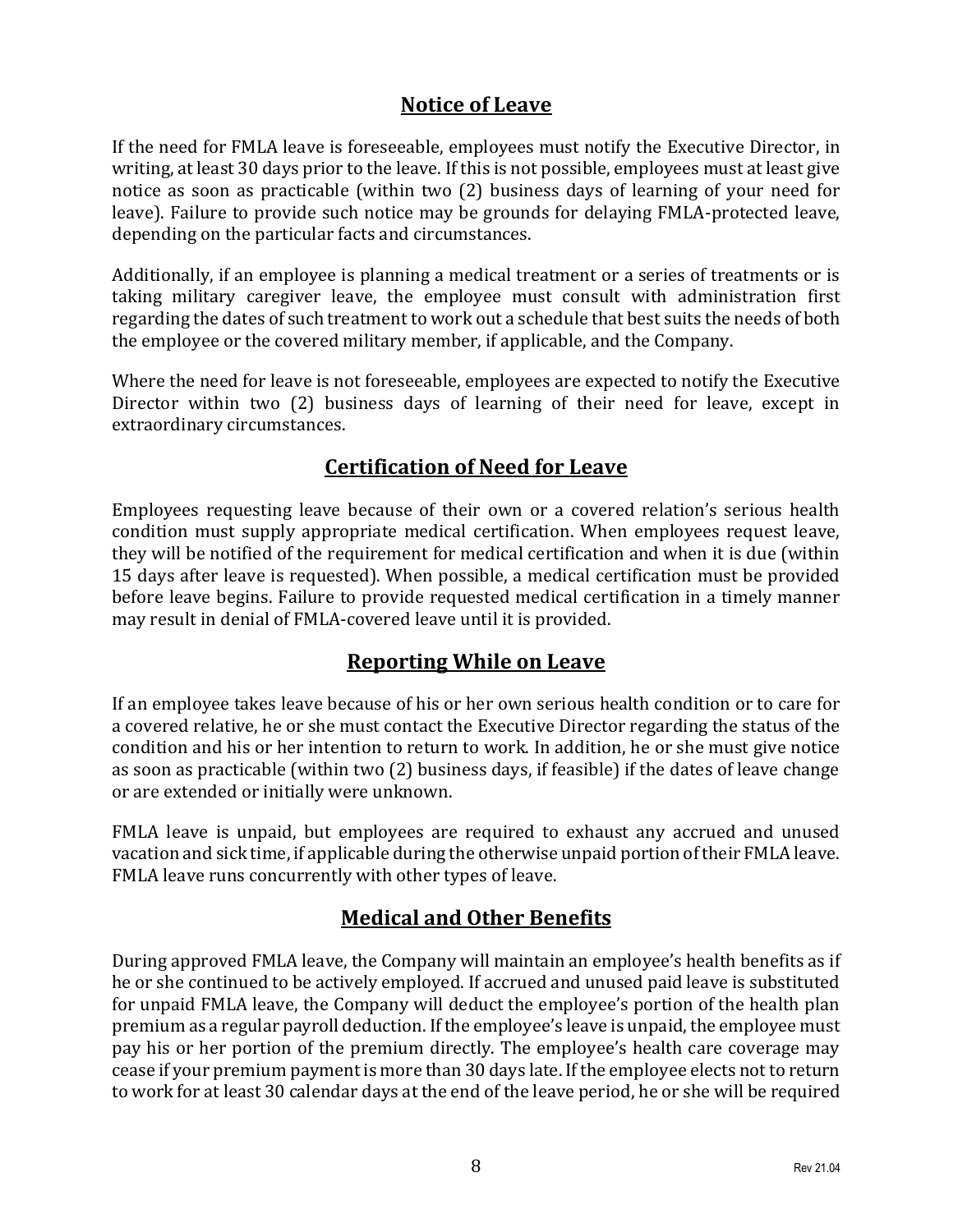to reimburse the Company for the cost of the health benefit premiums paid by The Company for maintaining coverage during the unpaid leave, unless the employee cannot return to work because of a serious health condition or other circumstances beyond his/her control.

# **Intermittent and Reduced Schedule Leave**

<span id="page-12-0"></span>If medically necessary, FMLA leave caused by a serious health condition may be taken intermittently (in separate blocks of time due to a serious health condition) or on a reduced leave schedule (reducing the usual number of hours worked per workweek or workday). FMLA leave may also be taken intermittently or on a reduced leave schedule for a qualifying exigency relating to covered military service.

If leave is unpaid, the Company will reduce your pay for the time actually worked. In addition, while you are on an intermittent or reduced schedule leave, the Company may temporarily transfer you to an available alternative position that better accommodates the leave schedule and has equivalent pay and benefits.

# **Returning From Leave**

<span id="page-12-1"></span>If an employee takes leave because of his or her own serious health condition (except if he or she is taking intermittent leave), he or she is required, as are all employees returning from other types of medical leave, to provide medical certification that he or she is fit to resume work. Otherwise, he or she will not be permitted to resume work until it is provided.

# **Tennessee Maternity Leave**

<span id="page-12-2"></span>Maternity/paternity leave is granted to employees for a maximum of sixteen (16) weeks, with the first twelve (12) weeks of leave falling under the Family Medical Leave Act (FMLA) and the remaining four (4) weeks as maternity/paternity leave. You must be employed fulltime for at least twelve (12) months to receive maternity/paternity leave.

You must provide at least four to six (4-6) weeks advance notice of your anticipated date of departure, except in those cases where medical emergency prevents this notice, and state the length of your requested leave and your intention to return to full-time employment after the leave. You are required to use your accrued leave (annual, sick, comp, if applicable) during maternity/paternity leave. Accrued leave and maternity/paternity leave are used at the same time – you do not take your accrued leave first and then take maternity/paternity leave.

The purpose of this leave is to provide time off for adoption, pregnancy, childbirth, nursing, and/or bonding with the infant. If the Company finds that you pursued other employment opportunities or worked part-time or full-time for another employer during the period of maternity/paternity leave, then the Company does not have to reinstate you at the end of your leave period.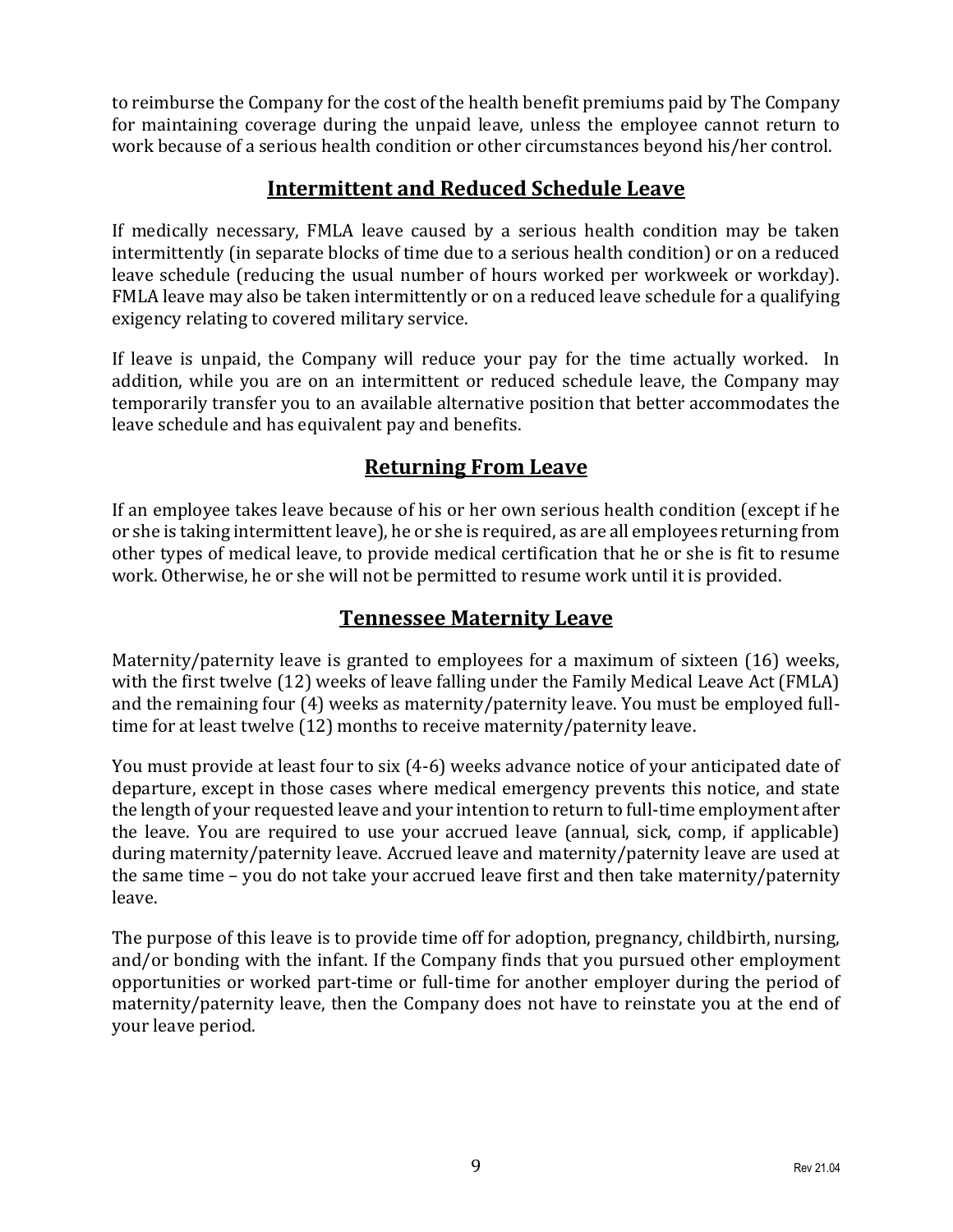# **Pay Rates**

<span id="page-13-0"></span>CNAs will receive a flat rate of \$12 per hour. LPNs/RNs will receive \$21 per hour for all weekday shifts. Weekend shifts will be paid at \$25 per hour and is applied from 7:00 p.m. Friday through 6:59 a.m. Monday. Ventilator cases will be paid at \$24 per hour during the weekday and \$25 per hour on the weekends.

### **Payroll**

<span id="page-13-1"></span>Employees are paid weekly on Fridays. The work week runs from Monday at 12:00 am to Sunday at 11:59 pm. Timesheets must be received via fax or online submission on Mondays before 5:00 pm. To submit timesheets online, visit www.nplh.us to request a user ID and password. Paychecks will be directly deposited into your bank account on Fridays by 2:00 pm depending on the bank. The direct deposit enrollment form can be obtained at www.nplh.us/staff. Employees with consistently late submissions may be subject to disciplinary action, up to and including suspension or termination. Falsified timesheets are punishable by law and are grounds for immediate termination.

# **Direct Deposits**

<span id="page-13-2"></span>The Company strongly encourages the use of direct deposit. However, if you choose not to use direct deposit or do not have access to an account that supports direct deposit, you will be enrolled in the pay-card from ADP.

### **Overtime**

<span id="page-13-3"></span>Employees who work more than 40 hours in one week are entitled to one and one-half their base rate of pay for every hour of overtime worked. If the employee works multiple pay rates that week, the base rate will be calculated using the "blended rate" method. All overtime hours must be preapproved by Administration.

#### **Holiday Pay**

<span id="page-13-4"></span>The Company pays one and one-half the hourly rate of pay for the following holidays:

| New Year's Eve/Day          | $3$ pm $-7$ am January 2         |
|-----------------------------|----------------------------------|
| Martin Luther King, Jr. Day | $7 \text{ am} - 7 \text{ pm}$    |
| Easter                      | $7$ am $-7$ am the following day |
| Memorial Day                | $7 \text{ am} - 7 \text{ pm}$    |
| Fourth of July              | $7$ am $-7$ am the following day |
| Labor Day                   | $7 \text{ am} - 7 \text{ pm}$    |
| Thanksgiving                | $7$ am $-7$ am the following day |
| Christmas Eve/Day           | 3 pm – 7 am December 26          |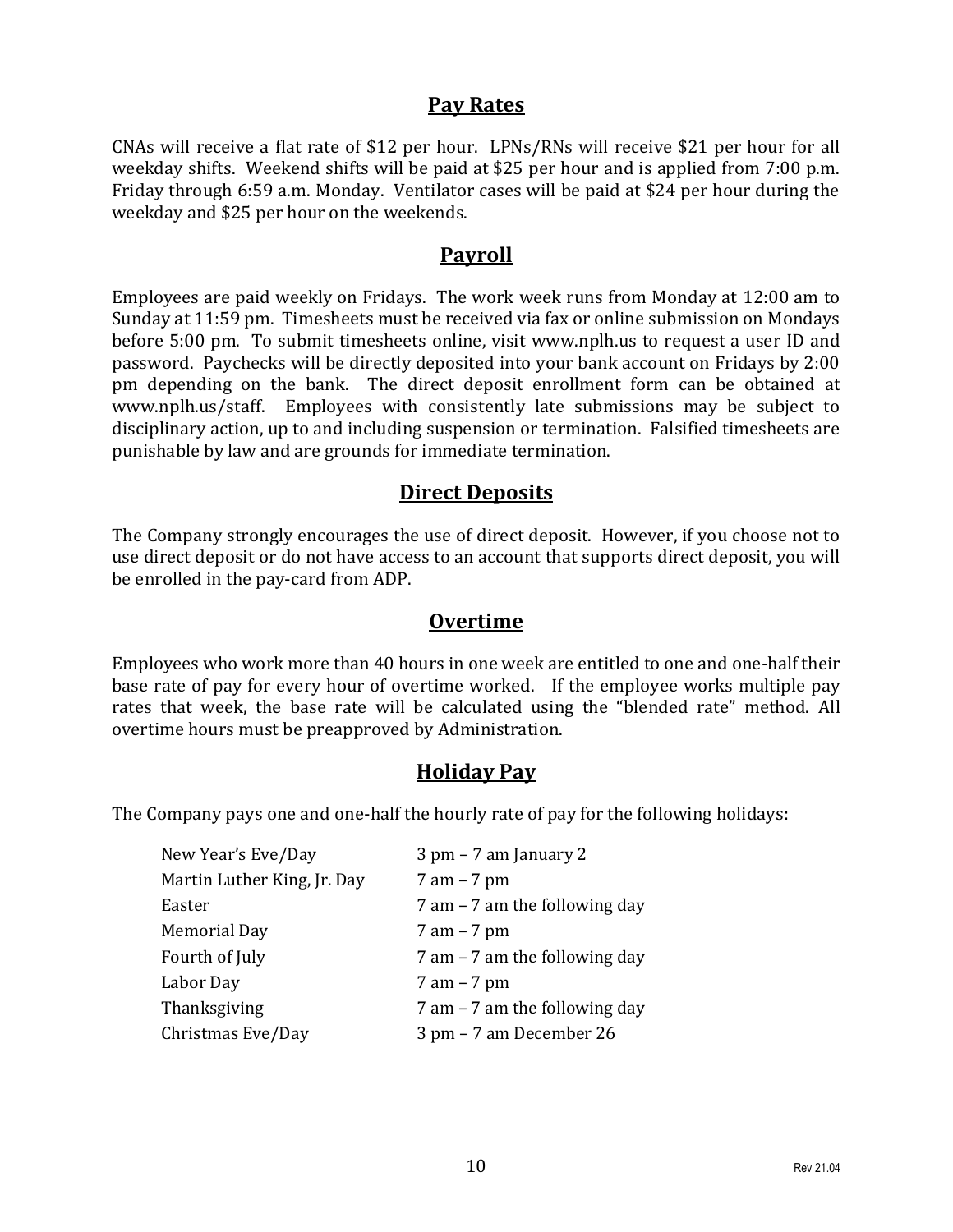# <span id="page-14-0"></span>**PART 2: EQUAL EMPLOYMENT OPPORTUNITY, ANTI HARASSMENT & DISCRIMINATION**

# **Employee Relationship with the Company**

<span id="page-14-1"></span>Your employment with the Company will be "at will." You or the Company may terminate your employment at any time, with or without reason, and with or without notice. Nothing in this handbook shall constitute a guarantee of employment with the Company for any period of time.

### **Policy Against Sexual Harassment And Other Unlawful Harassment Or Discrimination**

<span id="page-14-2"></span>The Company is committed to providing and maintaining a work environment free from discrimination and harassment based on a person's gender, race, color, age, religion, disability, national origin, or veteran status. The Company will not tolerate discrimination or harassment of any kind. All employees must avoid offensive or inappropriate behavior at work whether directed at an employee, vendor, or customer. Each employee is expected to keep the Company free from harassment at all times. Actions, words, jokes, or comments based upon an individual's gender, race, color, ethnicity, age, religion, disability, national origin, military status, and all other protected characteristics will not be tolerated.

#### <span id="page-14-3"></span>**Sexual Harassment Prohibited**

The Company is committed to providing a professional work environment free from sexual harassment. Sexual harassment is strictly prohibited and will not be tolerated.

#### <span id="page-14-4"></span>**Sexual Harassment Defined**

Unwelcome sexual advances, requests for sexual favors and other verbal or physical conduct of a sexual nature may constitute sexual harassment when:

- 1. Submission to such conduct is made either explicitly or implicitly as a term or condition of an individual's employment
- 2. Submission to or rejection of such conduct by an individual is used as the basis for employment decisions affecting such individual, or
- 3. Such conduct has the purpose or effect of substantially interfering with an individual's work performance or creating an intimidating, hostile or offensive working environment.

Examples of sexual harassment may include but are not limited to:

- Sex-oriented verbal joking or kidding
- Subtle pressure for sexual activity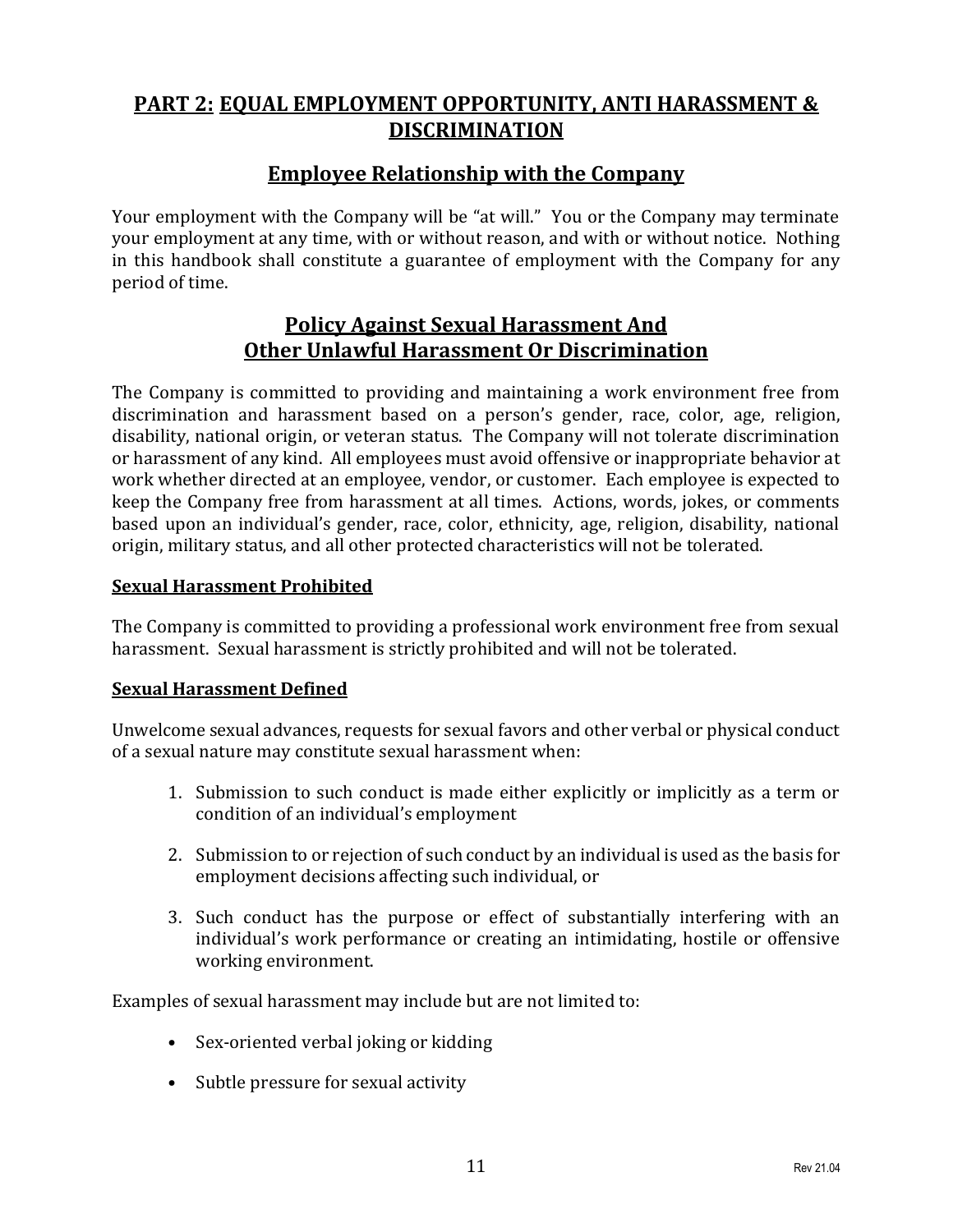- Patting, pinching or other forms of physical contact
- Demand for sexual favors, accompanied by implied or overt promises of preferential treatment or threats concerning an individual's employment status
- Sexually degrading words used to describe an individual
- A display of sexually suggestive objects or pictures, or electronic (including email) or written communications in the workplace;
- Verbal abuse of a sexual nature;
- Commentary about an individual's body, sexual prowess, or sexual deficiencies;
- Leering, whistling, or touching; Insulting or obscene comments or gestures, or
- Other behavior motivated by conduct above

#### <span id="page-15-0"></span>**Other Forms of Harassment Prohibited**

The Company is committed to providing a professional work environment free from all forms of discrimination, including harassment on the basis of race, color, religion, gender, sexual orientation, gender identity, age, national origin, disability, genetic information, or military status or any other legally protected status. Such harassment is prohibited and will not be tolerated.

#### <span id="page-15-1"></span>**Harassment Defined**

Harassing conduct includes but is not limited to:

- 1. Epithets, slurs, negative stereotyping, threatening, intimidating or hostile acts relating to race, color, religion, gender, sexual orientation, gender identity, age, national origin, disability, genetic information, or military status or any other legally protected status; or
- 2. Written or graphic material that creates a hostile or offensive work environment toward an individual or group of individuals because of their race, color, religion, gender, sexual orientation, gender identity, age, national origin, disability, genetic information, or military status or any other legally protected status.

#### <span id="page-15-2"></span>**Individuals and Conduct Covered**

These policies apply to all applicants and employees, whether related to conduct engaged in by fellow employees or someone not directly connected to the Company (e.g., an outside vendor, consultant, or customer).

Conduct prohibited by these policies is unacceptable in the workplace and in any workrelated setting outside the workplace, such as during business trips, business meetings, and business-related social events.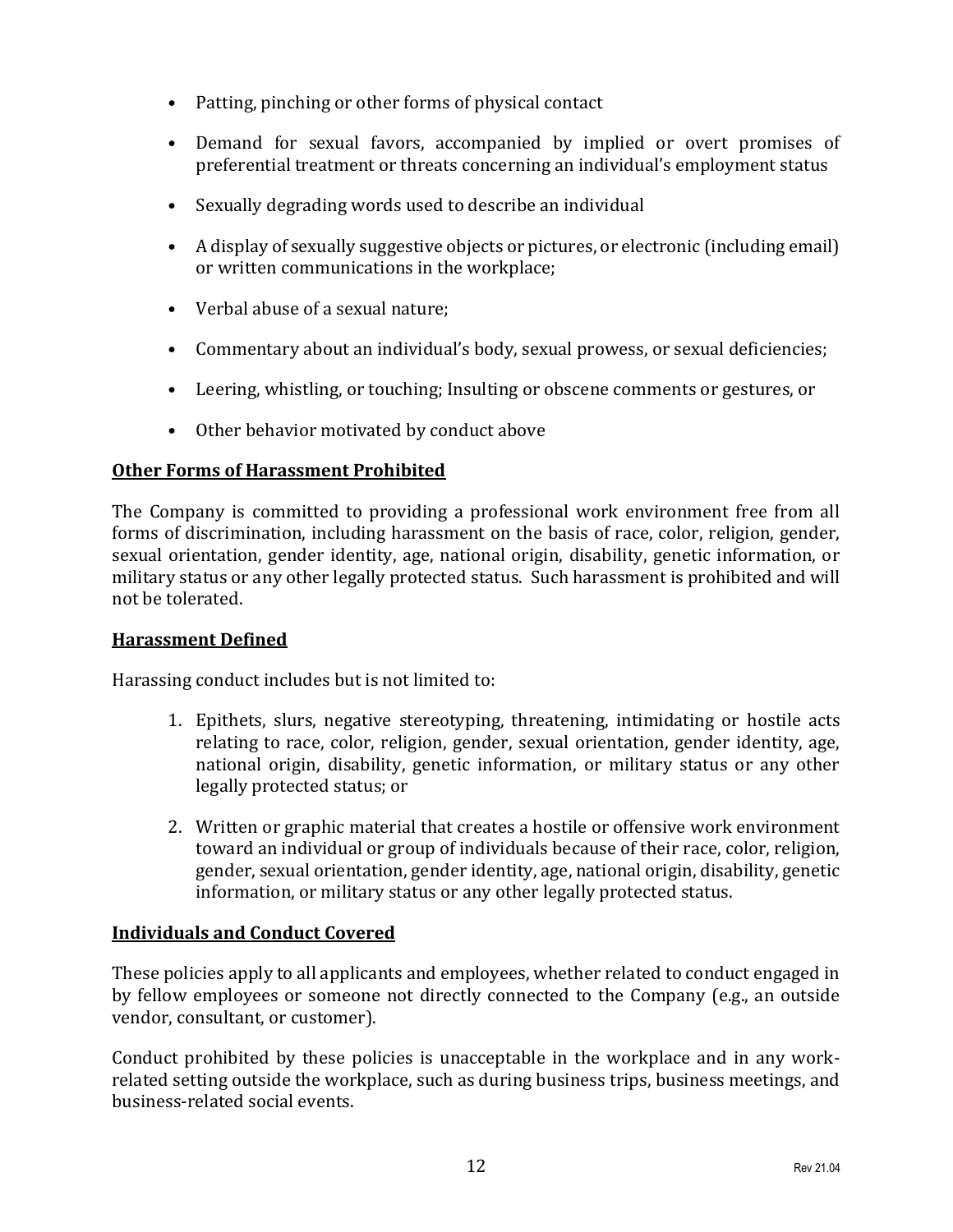#### <span id="page-16-0"></span>**Reporting and Investigation Procedures**

Any employee, who has experienced or observed harassment or discrimination must report the conduct immediately to the Executive Director or the President. The Company will promptly conduct a thorough investigation of all complaints. The investigation will be conducted as confidentially as possible. When the investigation is completed, the complaining party will be contacted.

#### <span id="page-16-1"></span>**Corrective Action**

After appropriate investigation, any employee found to have harassed or discriminated against another employee would be subject to disciplinary action up to and including termination. The Company will likewise take prompt remedial action to address harassment by a vendor or a customer.

# **Anti-Retaliation Policy**

<span id="page-16-2"></span>The Company is committed to maintaining a work environment that is free of harassment, intimidation, retaliation and discrimination. The Company strictly prohibits any form of retaliatory action against employees who raise issues or ask questions, make reports, participate in an investigation, refuse to participate in suspected improper or wrongful activity, or exercise workplace rights protected by law. Situations or behaviors that could lead to an employee engaging in a Protected Activity include, but are not limited to the following:

- Discrimination or harassment;
- Fraud;
- Unethical or unprofessional business conduct;
- Non-compliance with The Company's policies/procedures
- Real or potential threats to the Company workers or the public's health and/or safety;
- Violations of local, state or federal laws and regulations;
- Other illegal or improper practices or policies.

#### <span id="page-16-3"></span>**Protection from Retaliation**

Any employee who engages in Protected Activity will be protected from retaliation. Retaliation occurs when an employer takes an Adverse Action against an employee because she/he engaged in a Protected Activity. Adverse Action includes, but is not limited to:

- Demotion;
- Suspension;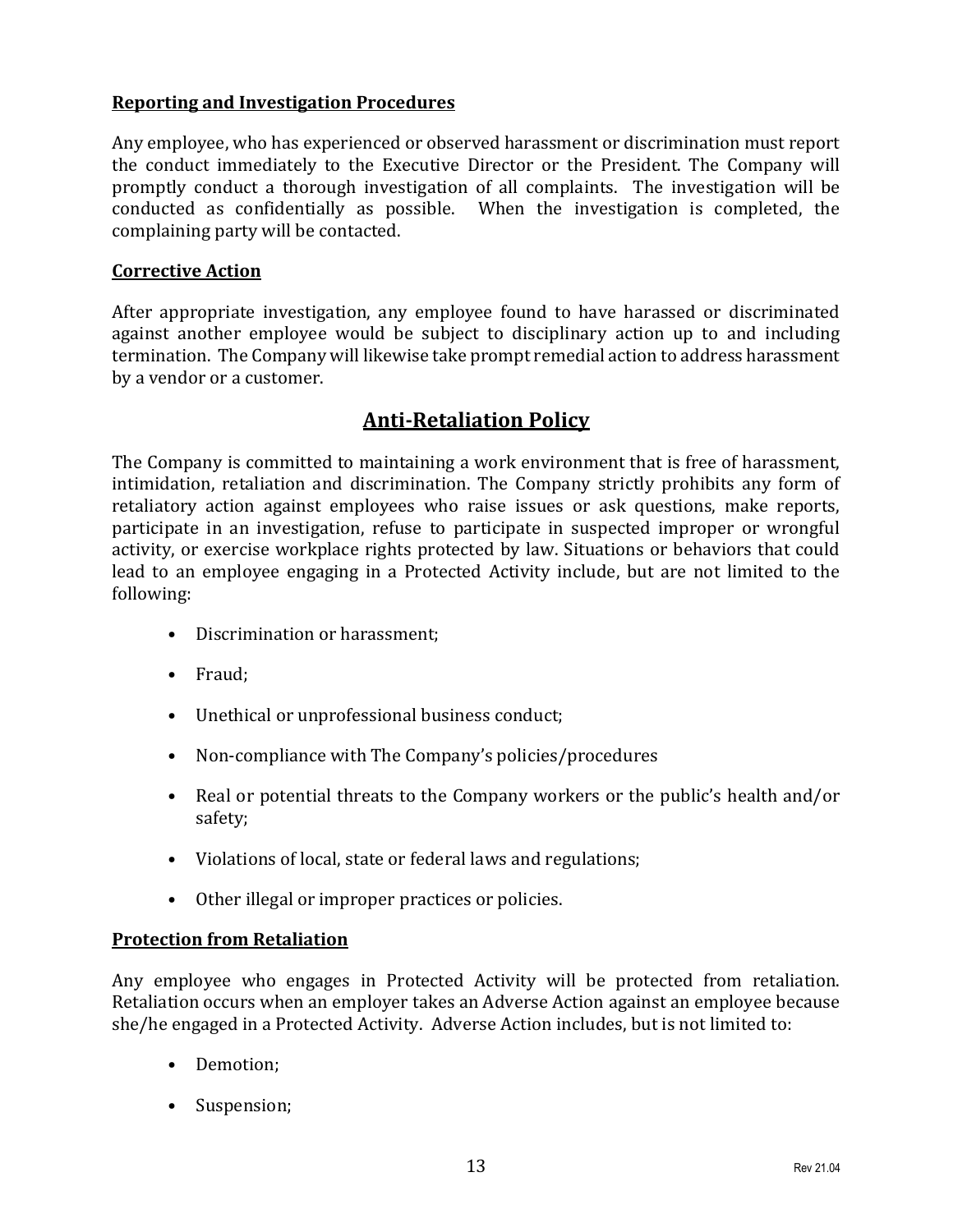- Termination;
- Failing to hire or consider for hire or promotion;
- Failing to give equal consideration in making employment decisions or to make impartial employment recommendations;
- Adversely impacting working conditions or otherwise denying any employment benefit to an employee;
- Creating a hostile or intimidating work environment.

The Company prohibits retaliation even if the concerns raised are not confirmed following an investigation. However, an employee may be subject to Adverse Action if the employee knowingly made a false allegation, provided false or misleading information in the course of an investigation, or otherwise acted in bad faith. This anti-retaliation policy does not exempt employees from the consequences of their own misconduct or inadequate performance, and self-reporting such issues is not Protected Activity. The policy also does not prevent the Company from managing employee performance and addressing conduct issues after an employee has engaged in Protected Activity, so long as Protected Activity is not the reason for the performance management.

#### <span id="page-17-0"></span>**Employee Obligation to Raise Concerns**

Employees who believe they have either witnessed retaliation or been personally retaliated against or who have questions concerning this policy, must immediately notify the Executive Director or the President. The Company will treat these reports as confidential to the greatest extent possible. The Company takes all claims of retaliation very seriously and reports will be investigated promptly.

#### <span id="page-17-1"></span>**Consequences for Policy Violation**

Any employee who retaliates against an employee engaged in a Protected Activity or who otherwise violates this policy is subject to disciplinary action, up to and including termination of employment.

# **Americans with Disabilities Act**

<span id="page-17-2"></span>The Americans with Disabilities Act (ADA) requires employers to reasonably accommodate qualified individuals with disabilities. The Company will comply with all Federal and State laws concerning the employment of persons with disabilities and will reasonably accommodate qualified individuals with a disability so that they can perform the essential functions of a job. An individual who can be reasonably accommodated for a job without undue hardship will be given the same consideration for that position as any other applicant. If you need to request an accommodation, please contact the Executive Director.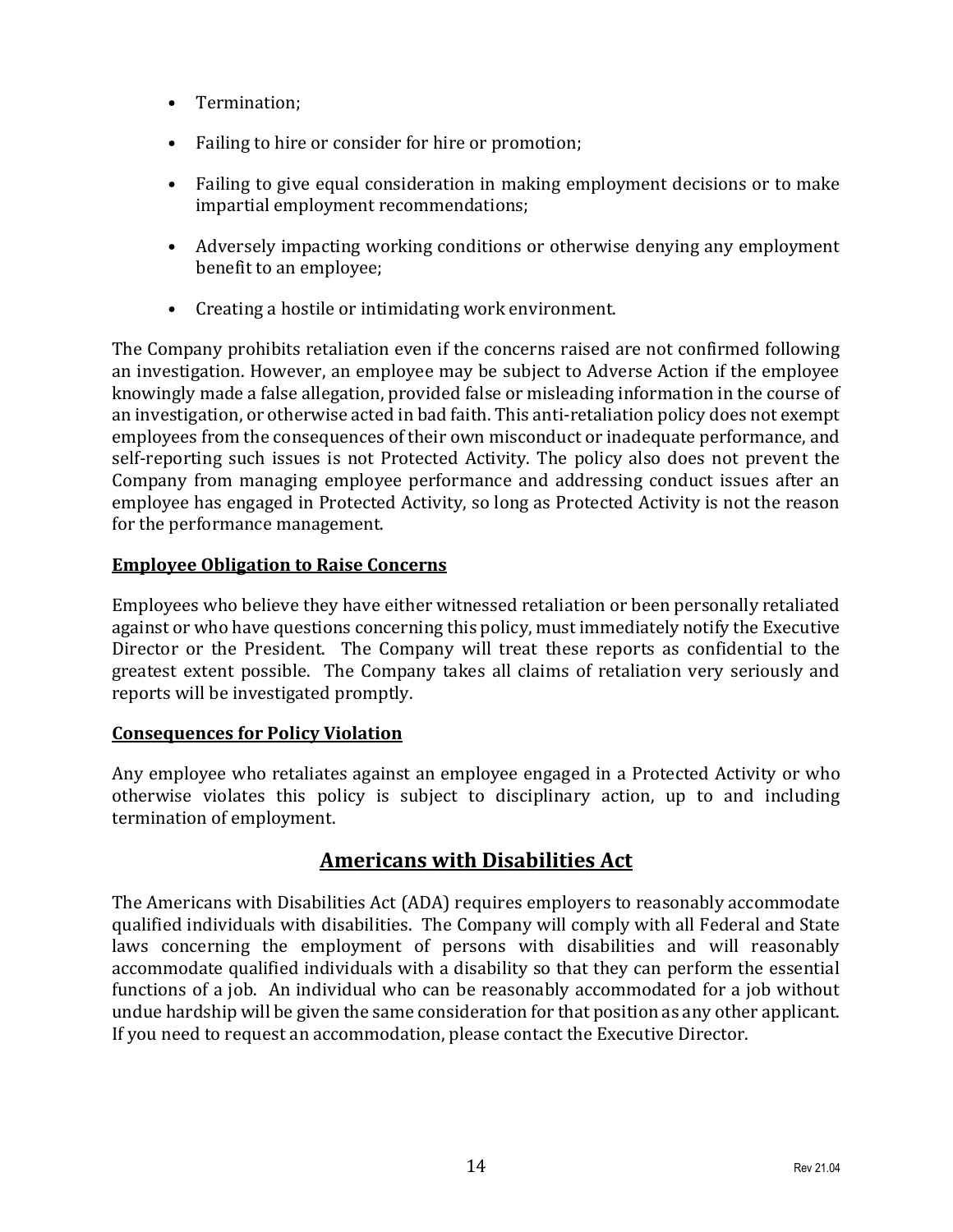# **PART 3: GENERAL POLICIES AND PROCEDURES**

<span id="page-18-0"></span>This section of the Employee Handbook discusses the employee's responsibilities to the Company and provides guidelines to achieve success in your role as an employee. These are basic expectations and provide you with an indication of what is and is not acceptable performance and conduct. We believe you can perform your duties confidently if you fully understand what is expected of you. An important guideline is to always use "good judgment". If you are unsure, you are encouraged to ask your supervisor. Violation of these policies and procedures may result in disciplinary action, up to and including suspension or termination.

# **Shift Coverage**

<span id="page-18-1"></span>Nurses and nurse aides are expected to arrive promptly at the beginning of each shift to allow time to give and receive report. You may not leave the shift until report has been given to an on-coming nurse/aide, parent/guardian, or other approved caregiver. Never give report to or leave a patient with a minor. Failure to give report as required or leaving a patient with a minor is considered abandonment or negligence by the State and will be reported as such.

Nurses and nurse aides may not leave during the shift to take breaks, run errands, pick up lunch, etc. You are expected to work the entire shift that you agreed to work unless an emergency occurs. We understand these instances will occur from time to time. If you must leave your shift due to an emergency, call the office immediately. If the parent/guardian is not home to assume care, the office staff will attempt to contact them to return home as soon as possible or find alternative coverage, if possible. Once report is given to an approved caregiver or co-worker, please call the office with your time of departure.

On rare occasions, a nurse or aide may be preapproved to leave a shift for a short amount of time if the parent agrees to assume care. In this instance, the current nursing note must be completed with departure time and the full name of the person taking report needs to be documented. When you return to complete the shift, a new nursing note must be started with your arrival time, who report was received from, and a new assessment.

All schedule changes must be preapproved by a staffing coordinator. Schedule changes also apply to parents/guardians requesting to change hours or nurses. If you are asked to make changes, you must call the office for approval to ensure we remain within the approved number of hours.

As described in Part 1 of the handbook, excessive absenteeism and/or tardiness will not be tolerated. Likewise, "no call no shows" are inconsiderate and unprofessional and will not be tolerated. Violation of any aforementioned policies may result in disciplinary action, up to and including suspension or termination.

# **Removal from a Case**

<span id="page-18-2"></span>There will be times when conflicts of personalities occur in the patient's home between nurses, parents/guardians, or other family members. It is important that these situations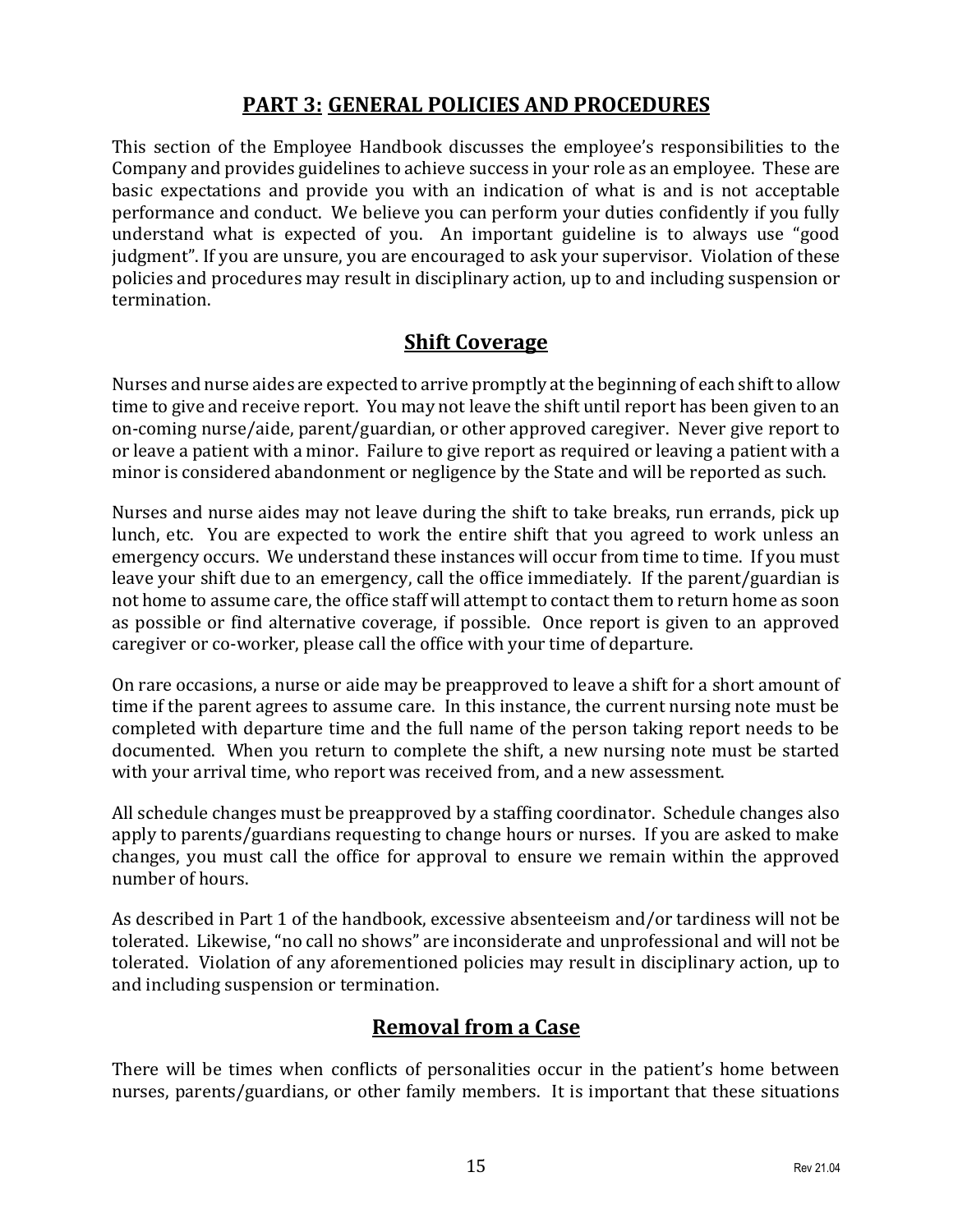are handled with the utmost professionalism. Never argue with a patient, parent/guardian, or family member. If you are asked to leave a patient's home and not return, you must report this to the office immediately. In some cases, the parent/guardian will allow the nurse to complete the shift but will call and request the nurse not return. If you are notified by the office not to return to a case, do not contact the family for any reason. Contacting the family may result in disciplinary action, up to and including suspension or termination.

A 72-hour notice is also expected from any nurse requesting to be removed from a case or cancelling permanent shifts. Exceptions to this timeframe will be made in situations where safety is a concern.

# **Annual Skills Competency**

<span id="page-19-0"></span>All nurses and nurse aides will be required to complete yearly online competency testing and in-person skills check off. The Compliance Supervisor will contact you to schedule a time. This is not optional and should be treated as a shift. Cancellations for skills check off follow the same attendance policy as outlined in Part 1 of the handbook.

# **Personal Appearance/Dress Code**

<span id="page-19-1"></span>As an employee of the Company, you are expected to present a clean and professional appearance when representing No Place Like Home, Inc. A cheerful, positive attitude is an essential component of your appearance and helps to achieve our commitment of delivering high quality care.

Scrubs are required when providing patient care. Company issued t-shirts are also approved with scrub pants. There may be families that prefer their nurses or aides wear regular clothing. If so, you must notify the office. If not wearing scrubs, employees should use good judgment in choosing appropriate attire when on duty. Attire deemed inappropriate would include, but is not limited to the following:

- Loungewear or pajamas
- Ripped clothing
- Athletic clothing/leggings
- T-shirts with vulgar language or pictures
- Shorts
- Tank tops, tube tops, or sleeveless tops
- Revealing or tight clothing
- Open-toed footwear or flip flops
- Long earrings or bulky jewelry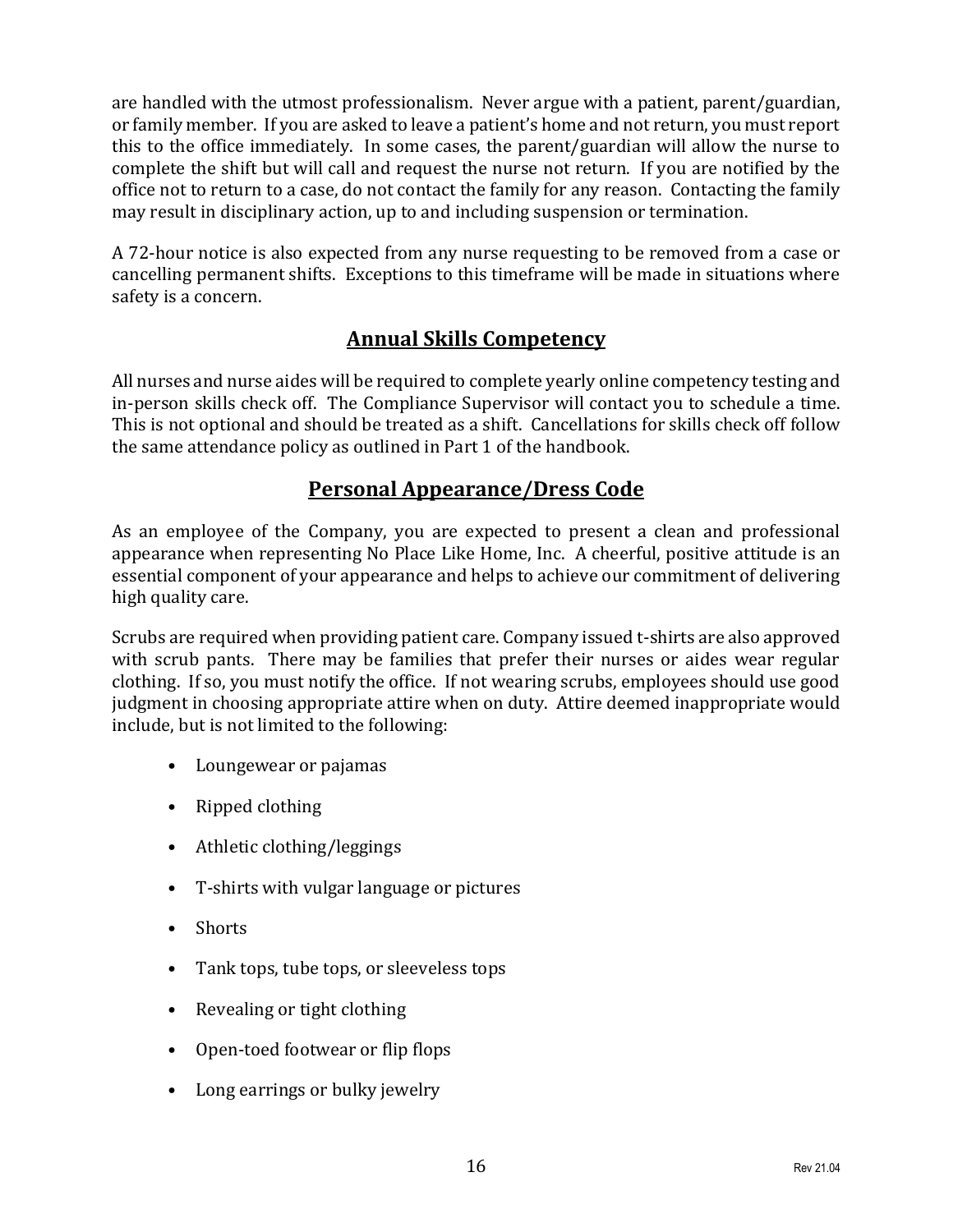• Oversized clothing

Fingernails should be clean and no longer than  $\frac{1}{4}$  inch past the fingertip. Fragrance should be kept to a minimum, if worn at all. Hair should be clean and tied back to avoid contact with patients.

# **Identification Badges**

<span id="page-20-0"></span>Employees will be issued an identification badge upon hire. While it is not required that the badge be worn at all times; it is expected that employees should be able to present their badge at any time while on duty. However, the badge should be worn/visible when arriving at a patient's home for orientation, and at all times when outside of the patient's home on patient related business. Lost badges must be reported to NPLH immediately for replacement. Initial replacements are complimentary; additional replacements will incur a \$3.00 fee, deducted from the employee's payroll.

# **Cell Phones**

<span id="page-20-1"></span>Employees must always have access to a cell phone while providing patient care in case of an emergency. Personal calls, including the use of all hands-free devices, should be reserved for emergencies only.

The Company requires all drivers to comply with state regulations regarding the use of cellular devices while operating a motor vehicle. Texting while operating a motor vehicle is strictly prohibited. Violation of this policy may result in disciplinary action, up to and including suspension or termination.

# **Seat Belts**

<span id="page-20-2"></span>Employees are expected to wear a seat belt while operating a vehicle or riding in a vehicle when representing the Company. Violation of this policy may result in disciplinary action, up to and including suspension or termination.

# **Smoking**

<span id="page-20-3"></span>To provide a safe and comfortable environment for all patients, families, and co-workers, smoking is strictly prohibited while on duty.

# **Drug and Alcohol-Free Workplace**

<span id="page-20-4"></span>The Company is committed to maintain a safe, substance abuse-free workplace for its employees, patients, and families. It is our policy that the possession, consumption, sale, purchase, distribution, or manufacturing of any illegal substance by an employee is strictly prohibited. In addition, no employee shall report to work under the influence of alcohol, illegal drugs, prescription drugs, or non-prescription drugs that adversely affect his or her ability to safely and effectively perform their job responsibilities. Drug screening may be required prior to employment and periodically as determined by the Company. In addition,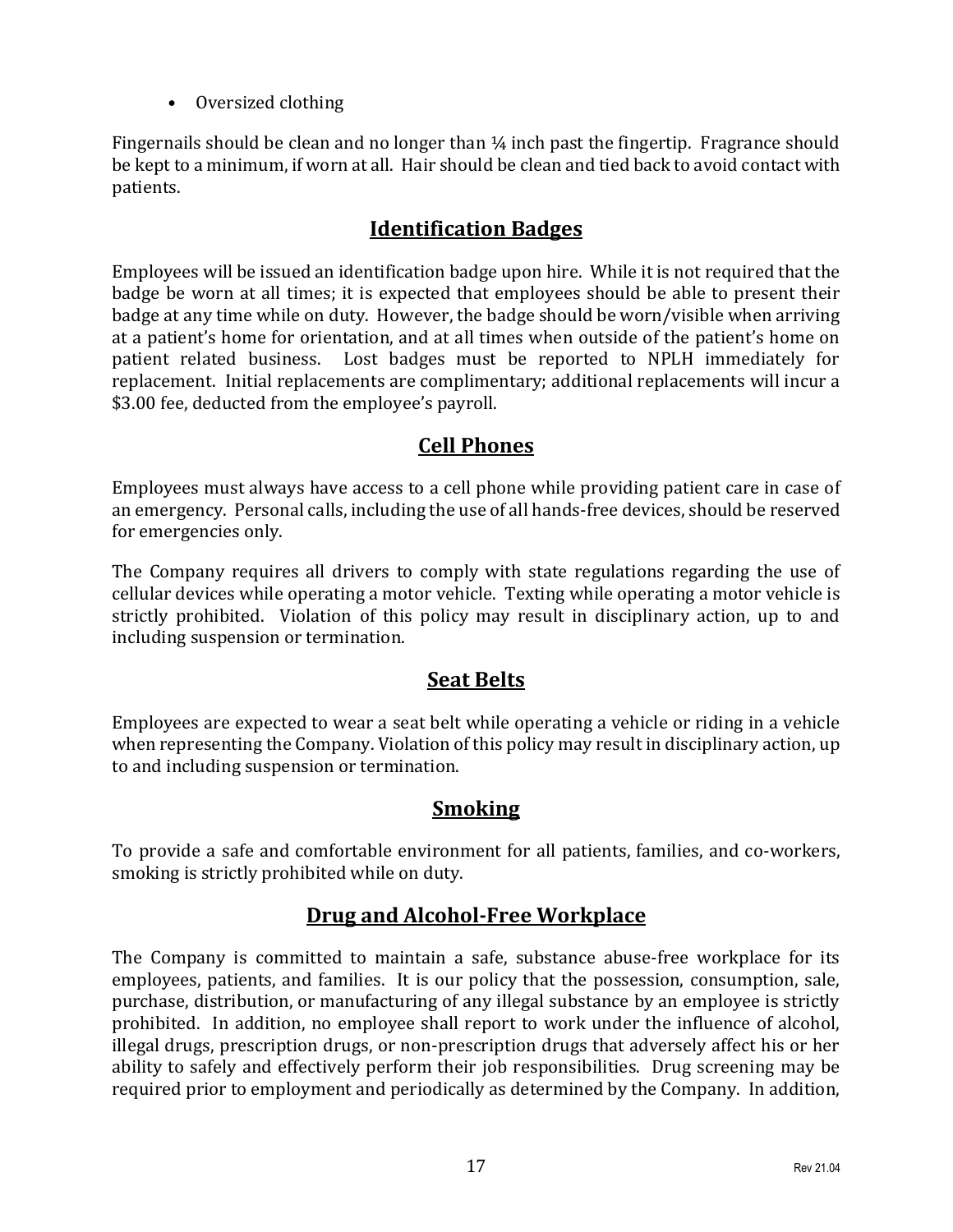employees agree to submit to "for cause" or "post-accident" drug testing. Refusal to submit to any requested drug test within the given timeframe will result in immediate termination. Any other violation of this policy may result in disciplinary action, up to and including suspension or termination.

# **HIPAA Guidelines**

<span id="page-21-0"></span>Employees are expected to be familiar with and comply with the federal laws (HIPAA) that protect the privacy of patient's protected health information. "Protected health information" (PHI) includes any information that can possibly identify the patient to which the information applies. This information can be written, verbal, or electronic, including the name, address, social security number, phone number, photograph, zip code, treatment date, employer, names of family members, and any other information that can potentially identify the subject such as rare conditions, unique characteristics, etc.

It is the Company's policy that PHI, including photographs of the patient, not be disclosed via any source EXCEPT to provide treatment or services for the patient, to bill or collect payment for services, as required to do your job as part of defined health care operations, or as required or allowed by law (e.g., court order, subpoena, in response to any law enforcement body). Violation of this policy may result in disciplinary action, up to and including suspension or termination.

# **Critical Incident Reporting**

<span id="page-21-1"></span>If a critical incident occurs during the delivery of home health services, the Company is required to report the incident to the appropriate state agency within 24 hours. All employees are expected to report critical incidents to their supervisor immediately. The State considers all the following scenarios critical incidents: unexpected death, suspected neglect, suspected physical abuse, suspected mental abuse, suspected sexual abuse, major severe injury, safety issue, financial exploitation, life-threatening emergency, medication error, or theft. The employee with first-hand knowledge of the incident may also be required to make a report to Child Protective Services depending upon the type of incident. To protect the privacy of all involved in the reporting process, confidentiality will be maintained throughout the investigation to the extent possible.

In addition to critical incident reporting, it is imperative that all employees notify the parent or guardian, RN Supervisor or Director of Nursing, and Primary Care Physician of any unusual incidents or acute changes in patient condition. Changes that must be reported are as follows but are not limited to: life threatening events, falls or accidents, emergency room or urgent care visits, hospitalizations, and acute changes in patient condition. Employees are expected to properly document all incidents in the nursing narrative and may be required to complete an incident report. Failure to notify the appropriate people of incidents or changes in patient condition may result in disciplinary action, up to and including suspension or termination.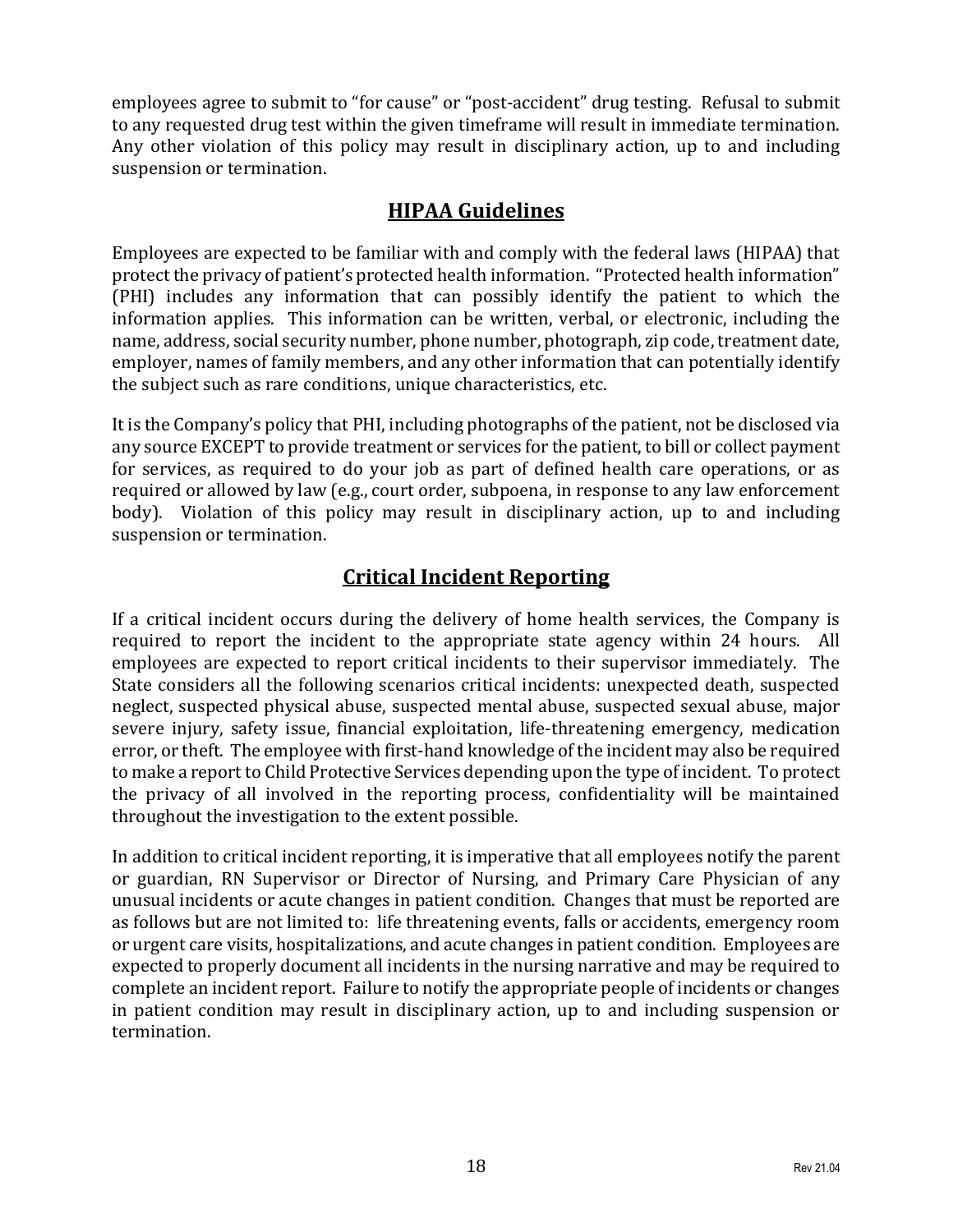# **Nursing Documentation**

<span id="page-22-0"></span>The Company is required by the State of TN to collect and file all nursing documentation in a timely manner. All documentation must be completed in its entirety and turned in weekly. This includes nursing notes, seizure records, medication administration records, monthly treatment sheets, MD order forms, etc. All nursing documentation must be completed at the time of service and left in the patient's home to be collected weekly by a Company employee. If documentation is received incomplete, you may be required to come into the office for corrections. Violation of this policy may result in disciplinary action, up to and including suspension or termination.

# **Sexual Abuse**

<span id="page-22-1"></span>The Company strictly prohibits and has zero tolerance for any form of sexual abuse. All potential employees will undergo a comprehensive background check before being allowed to work. Upon hire, employees will be trained on what constitutes abuse and/or molestation, how to identify abuse, and how to report it. Any allegations of abuse must be reported to the Executive Director or President immediately. The Company will promptly conduct a thorough investigation, as confidentially as possible. The Company will assist in reporting the incident to Child/Adult Protective Services, law enforcement and any other regulatory agencies as indicated. Retaliation is prohibited against any person making a good faith complaint of sexual abuse.

If allegations of abuse are against a No Place Like Home employee, the employee will immediately be removed from all cases until the investigation is complete. Employees determined to have been involved with acts of sexual abuse will be terminated immediately and reported to the appropriate authorities.

# **Workplace Violence**

<span id="page-22-2"></span>The Company is committed to providing and maintaining a work environment free from violence. All employees should review and understand the provisions of this policy to ensure a safe workplace and reduce the risk of violence.

#### <span id="page-22-3"></span>**Prohibited Conduct**

The company does not tolerate any type of workplace violence committed by or against employees. Employees are prohibited from making threats or engaging in violent activities.

This list of behaviors, while not inclusive, provides examples of conduct that is prohibited.

- Causing physical injury to another person.
- Making threatening remarks.
- Aggressive or hostile behavior that creates a reasonable fear of injury to another person or subjects another individual to emotional distress.
- Intentionally damaging company property or property of another employee.
- Possession of a weapon while on company property or while on company business.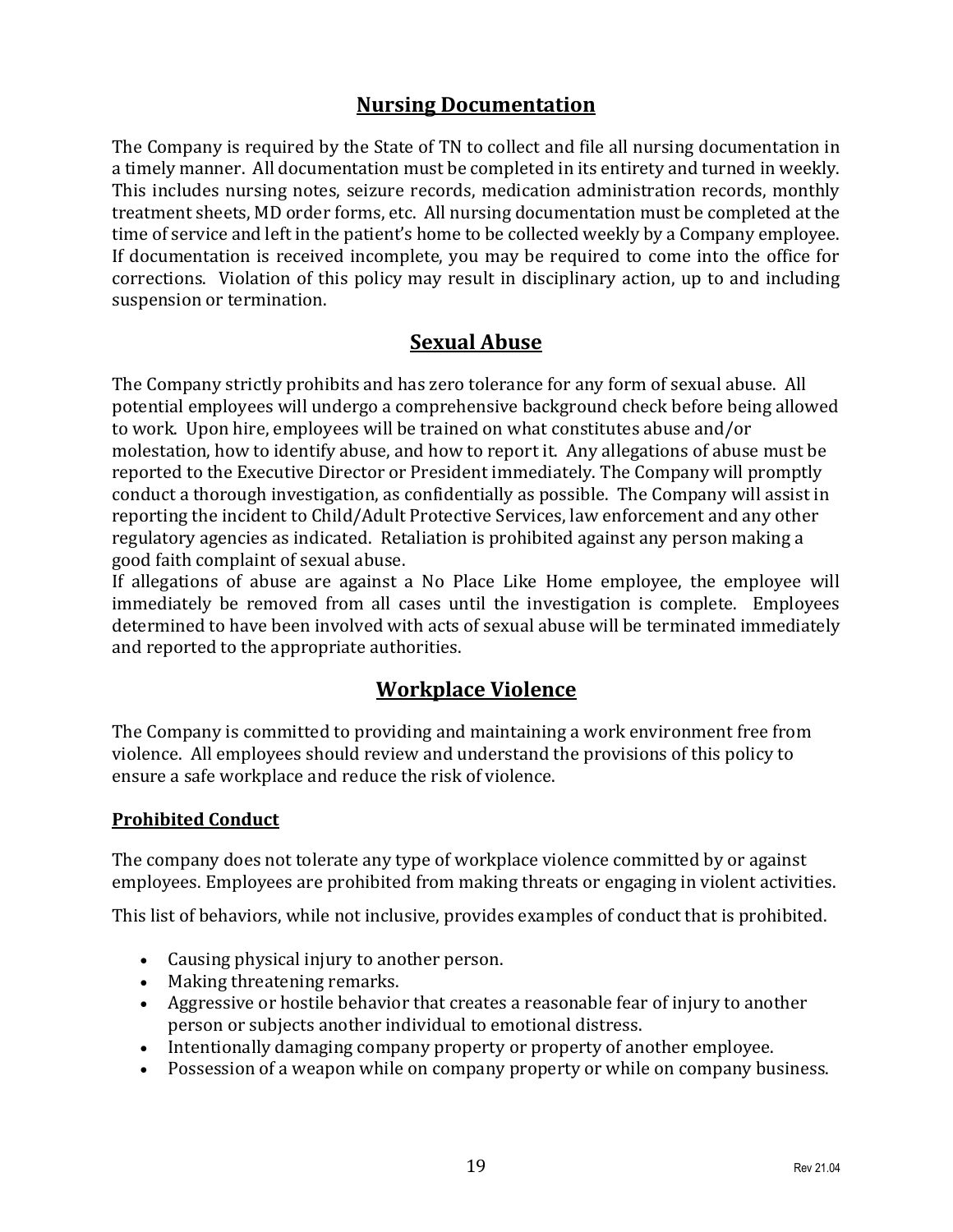• Committing acts motivated by, or related to, sexual harassment or domestic violence.

#### <span id="page-23-0"></span>**Reporting Procedures**

Any potentially dangerous situations must be reported immediately to the Executive Director. All reported incidents will be investigated. Even without an actual threat, personnel should also report any behavior they have witnessed which they regard as threatening or violent when that behavior is job related or might be carried out on company or patient property.

Reports or incidents warranting confidentiality will be handled appropriately and information will be disclosed to others only on a need-to-know basis. All parties involved in a situation will be counseled and the results of investigations will be discussed with them. The Company will actively intervene at any indication of a possibly hostile or violent situation.

#### <span id="page-23-1"></span>**Risk Reduction Measures**

While we do not expect employees to be skilled at identifying potentially dangerous persons, employees are expected to exercise good judgment and to inform the Company if any employee exhibits behavior that could be a sign of potentially dangerous situations. Such behavior includes:

- Discussing weapons or bringing them to the workplace.
- Displaying overt signs of extreme stress, resentment, hostility, or anger.
- Making threatening remarks.
- Sudden or significant deterioration of performance.
- Displaying irrational or inappropriate behavior.

#### <span id="page-23-2"></span>**Dangerous/Emergency Situations**

Employees who confront or encounter an armed or dangerous person should not attempt to challenge or disarm the individual. Employees should remain calm, make constant eye contact, and talk to the individual. If you can safely dial 911, do so immediately. Otherwise, cooperate and follow the instructions given. Once safe from all danger, notify the Company.

#### <span id="page-23-3"></span>**Enforcement**

Threats, threatening conduct, or any other acts of aggression or violence in the workplace will not be tolerated. Any employee determined to have committed such acts will be subject to disciplinary action, up to and including termination. Non-employees engaged in violent acts on company or patient premises will be reported to the proper authorities.

All individuals who apply for and obtain a protective or restraining order which lists company locations as being protected areas, must provide to the Executive Director a copy of the petition and order.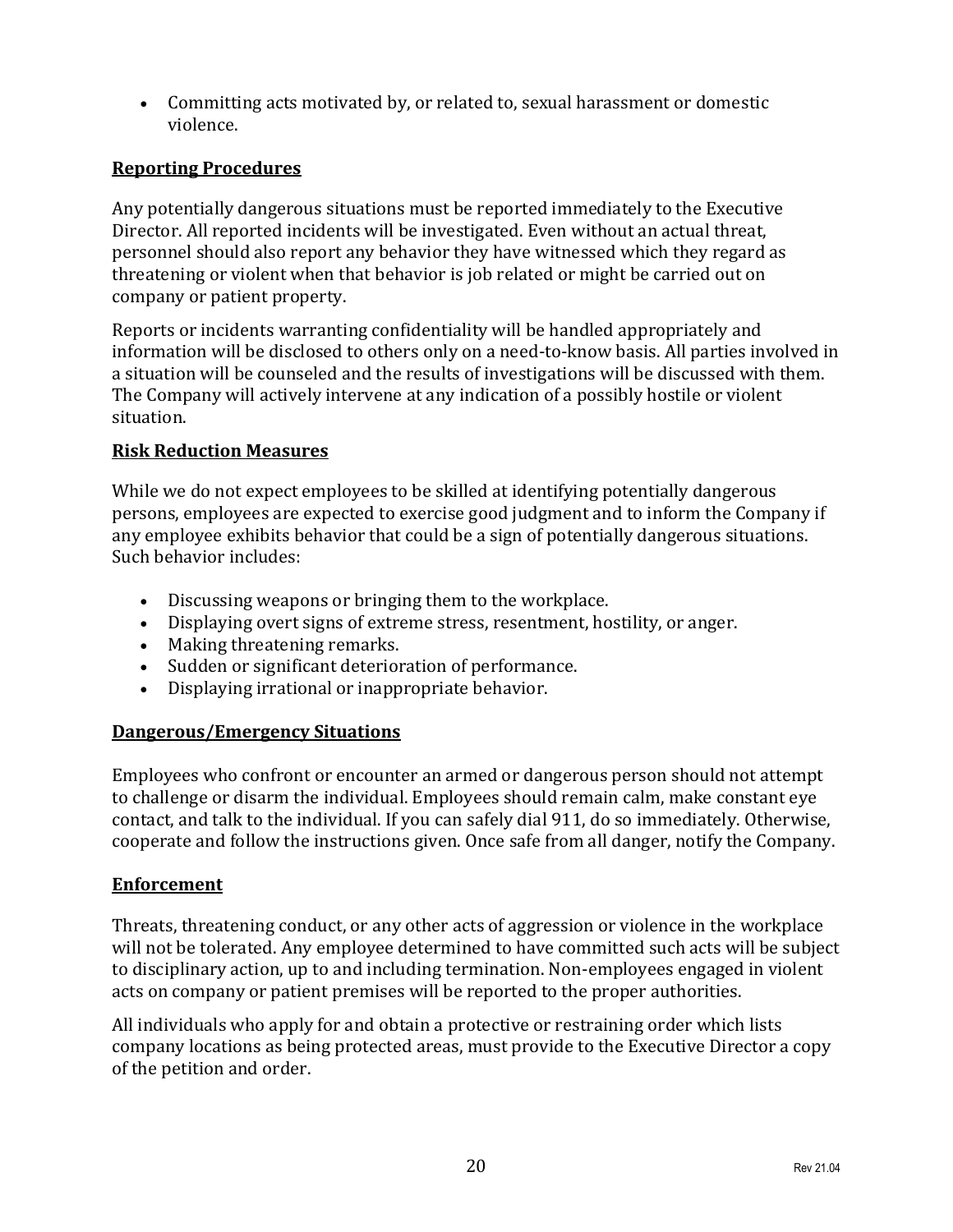# **Guidelines for Appropriate, Professional Conduct**

<span id="page-24-0"></span>As an integral member of the No Place Like Home team, employees are expected to adhere to all established policies and procedures and exhibit a high degree of personal integrity. Employees are expected to show respect for the rights and feelings of others and refrain from any behavior that might be viewed unfavorably by patients, their families, co-workers, or the Company. It is our goal to provide a safe and productive work environment to the best of our ability. We believe that professional behavior encourages mutual respect and promotes a working environment where our patients can receive the best possible care.

It would be difficult to attempt to include all unacceptable and unprofessional conduct; however, No Place Like Home wants to establish some very general guidelines for purposes of clarification of this policy. All employees have the right to conduct their work without disorderly or undue interference from other employees. Therefore, this list is inclusive but not limited to the examples provided:

- Fraudulent or unethical activity of any kind, including paycheck sharing
- Falsification of any job-related documentation, including timesheets
- Misrepresentation of facts or circumstances
- Establishing a pattern of excessive absenteeism or tardiness
- Leaving work without prior authorization
- Participation in the spread of rumors or initiating malicious, false, or harmful statements about others
- Arguing, fighting, or using obscene or threatening language or gestures
- Possessing weapons of any kind
- Stealing property from patients, their families, co-workers, or the Company
- Engaging in insubordination or unwillingness to follow supervisory directives
- Soliciting loans, accepting gratuities, or borrowing items from patients or their families
- Leaving the patient unattended during the shift
- Patient abandonment or negligence of any kind
- Sleeping while on duty
- Allowing family or friends to visit the patient's home while on duty
- Providing care or babysitting other children in the client's home while on duty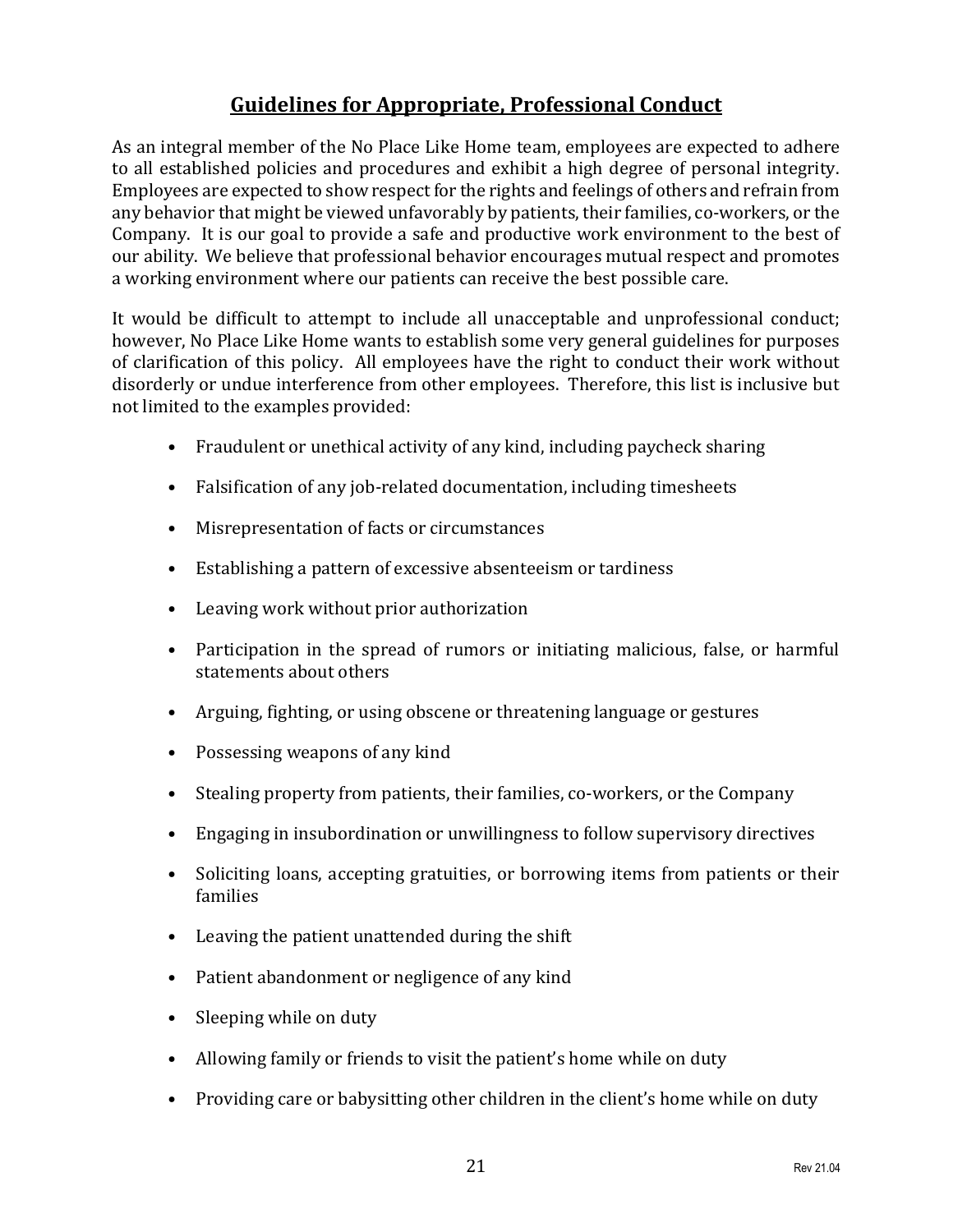- Transporting patients and/or their family in your personal vehicle
- Failure to maintain confidentiality including all social media sites
- Excessive, non-emergent use of cell phone while on the job, including but not limited to texting and/ or checking social media
- Failure to timely report a critical incident
- Possession, use (unless prescribed and or personal use), or sale of illegal drugs or narcotics by employee during the course and scope of their employment
- Receiving a positive drug test or refusing to submit to a requested drug test

# **Poor Performance**

<span id="page-25-0"></span>No Place Like Home, Inc. expects all employees to make every effort to learn and know their job responsibilities, and to perform in a manner that meets the expectations of the Company. The Company will make every effort to coach and educate employees when there are opportunities for improvement. A satisfactory level of performance is required by all employees. Employees who fail to maintain a satisfactory level of performance will be subject to disciplinary action. If the employee's performance, work habits, overall attitude, conduct, or demeanor becomes unsatisfactory in the judgment of the Company, based on violations listed above or of any other policies or procedures, the employee may be subject to disciplinary action, up to and including suspension or termination.

# **Progressive Discipline**

<span id="page-25-1"></span>No Place Like Home, Inc. is committed to establishing and maintaining a formal system of employee discipline which ensures that the rules and standards of conduct are adhered to by all employees and discipline is equitably and uniformly administered. In determining the appropriate disciplinary action to take, the following factors will be considered: length of service, past disciplinary action, seriousness of misconduct, employee explanation, and any other pertinent facts. Disciplinary actions may consist of the following stages: verbal warning, written warning, suspension, and termination. Based upon the seriousness of the misconduct, the actions may not be taken in order and there may be situations where one or more steps are bypassed at the Company's discretion.

# **Verbal Warning**

<span id="page-25-2"></span>A Supervisor, Executive Director or President will:

- clearly explain the reason(s) for the verbal warning,
- outline expectations and behavior standards,
- describe the disciplinary process for misconduct, and
- record the date and reason(s) for the verbal warning in the employee's personnel file.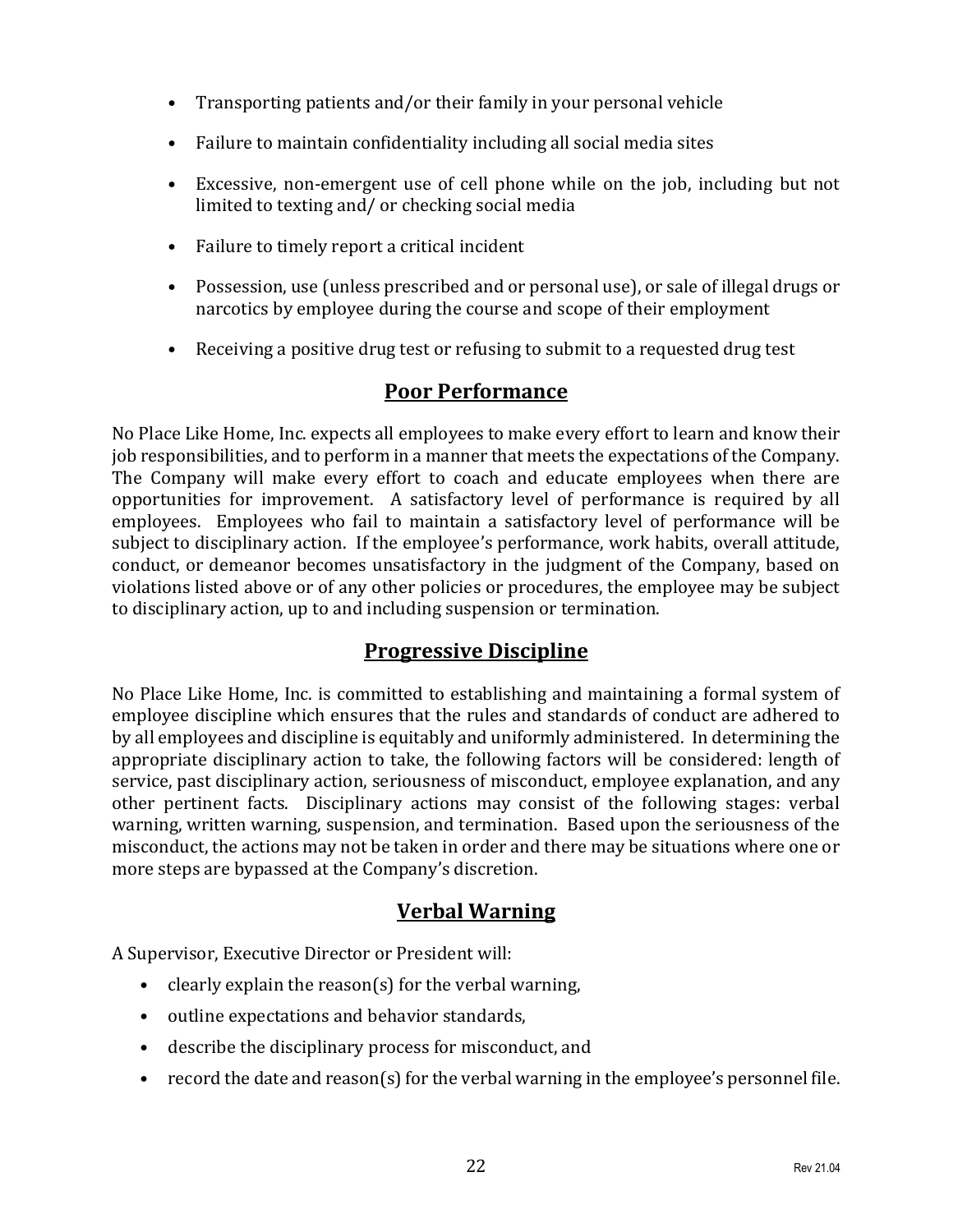# **Written Warning**

<span id="page-26-0"></span>A Supervisor, Executive Director or President will:

- issue a written warning after the second offense if the misconduct is minor in nature. If the misconduct is more severe, the written warning may be issued after the first offence.
- clearly outline the reason(s) for the current warning and the disciplinary action that will be taken after another offense.
- include the terms and conditions which must be met to continue employment.
- review the written warning with the employee in a face to face meeting, if possible.
- place a signed and dated copy of the written warning in the employee's personnel file.

A probationary period may be imposed to allow the employee time to improve. The terms and condition of the probationary period will be clearly explained to the employee.

The employee will be asked to sign the written warning verifying the warning was discussed with them and they received a copy. The employees signature does not constitute agreement with the content but rather receipt of the written warning.

# **Suspension**

<span id="page-26-1"></span>The employee may be suspended from work pending completion of investigations or based on severity of misconduct.

# **Termination**

<span id="page-26-2"></span>An employee will be terminated:

- if, after receiving verbal and written warnings, misconduct continues to occur,
- after a very serious offense has occurred,
- and at the Company's discretion.

Dated, written notification which outlines the reason(s) for termination, will be hand delivered or sent to the employee via certified mail. A copy will be placed in the employee's personnel file.